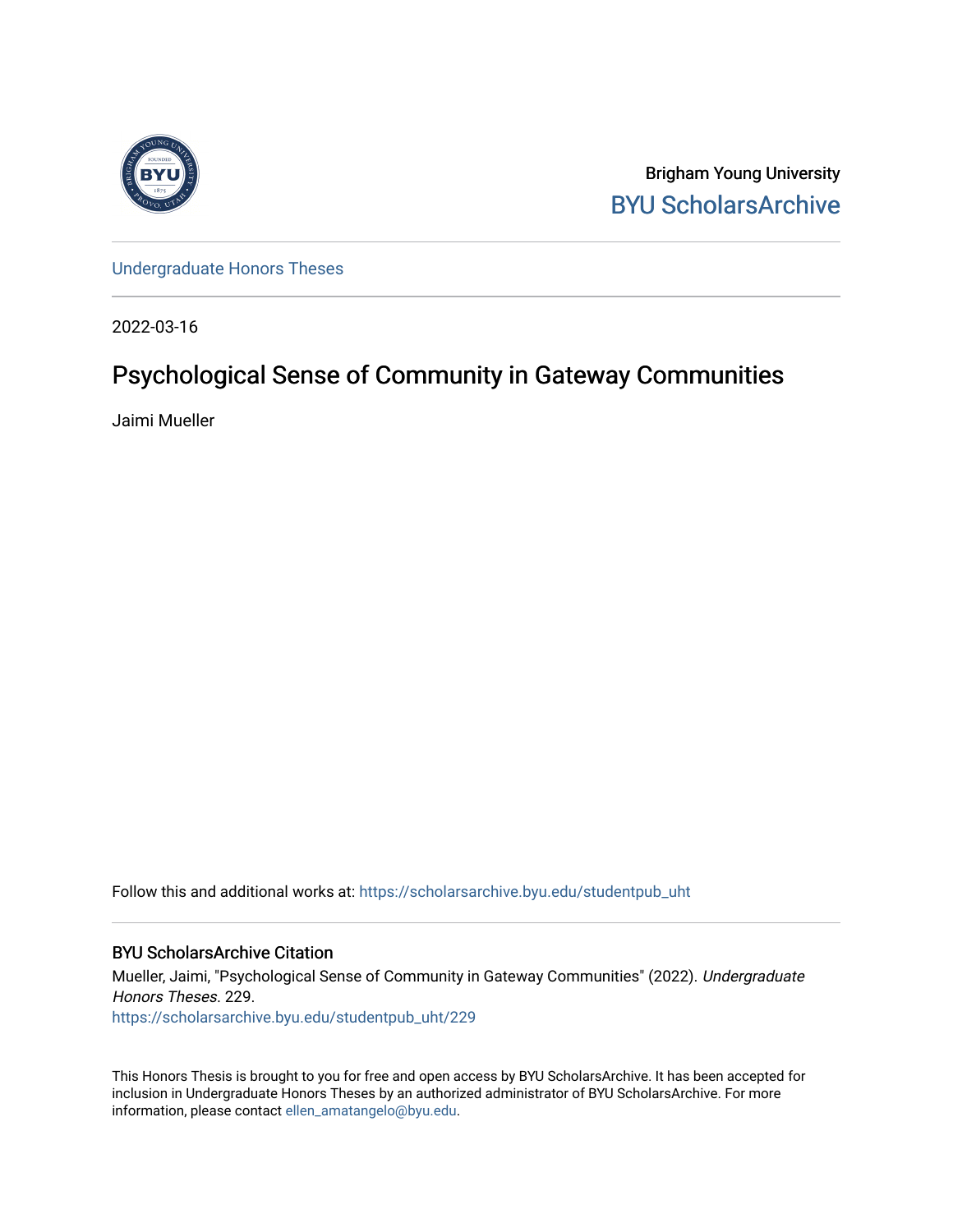Honors Thesis

# PSYCOLOGICAL SENSE OF COMMUNITY IN GATEWAY COMMUNITIES

by Jaimi C.A. Mueller

Submitted to Brigham Young University in partial fulfillment of graduation requirements for University Honors

> Sociology Department Brigham Young University April 2022

Honors Coordinator: Michael R. Cope Advisor: Michael R. Cope Carol Ward Scott R. Sanders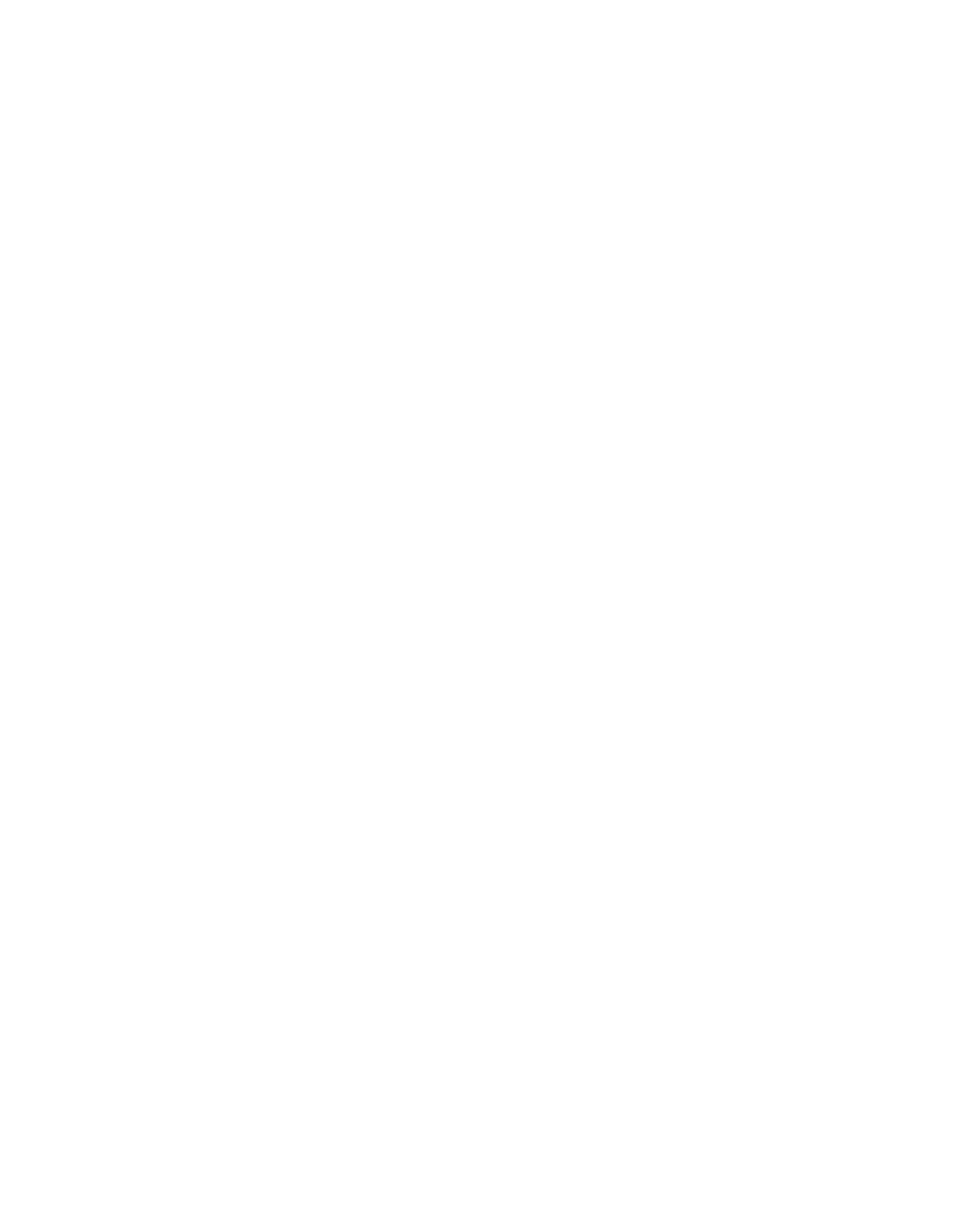# ABSTRACT

# PSYCOLOGICAL SENSE OF COMMUNITY IN GATEWAY COMMUNITIES

Jaimi C.A. Mueller Sociology Department Bachelor of Science

This paper will expand on community research by analyzing the changes in psychological sense of community in gateway communities. We will look at the rural communities that border the Bears Ears National Monument as a case study, in order to evaluate the impact that land management changes have on gateway communities. Survey data from three rural communities that surround Bears Ears National Monument are used to test the effects a proposed land management change has on community needs fulfillment, community emotional connection, community influence and community membership. We find that when a regression is run, the proposed changes to the land designation significantly affects people's psychological sense of community. While the literature on gateways communities and psychological sense of community provided a useful framework for the study of rural community's experience, our conclusion indicates a need to consider rural community experience when proposing land management and designation changes to public lands. Specifically, future research should focus on understanding the community effects of creating a national monument.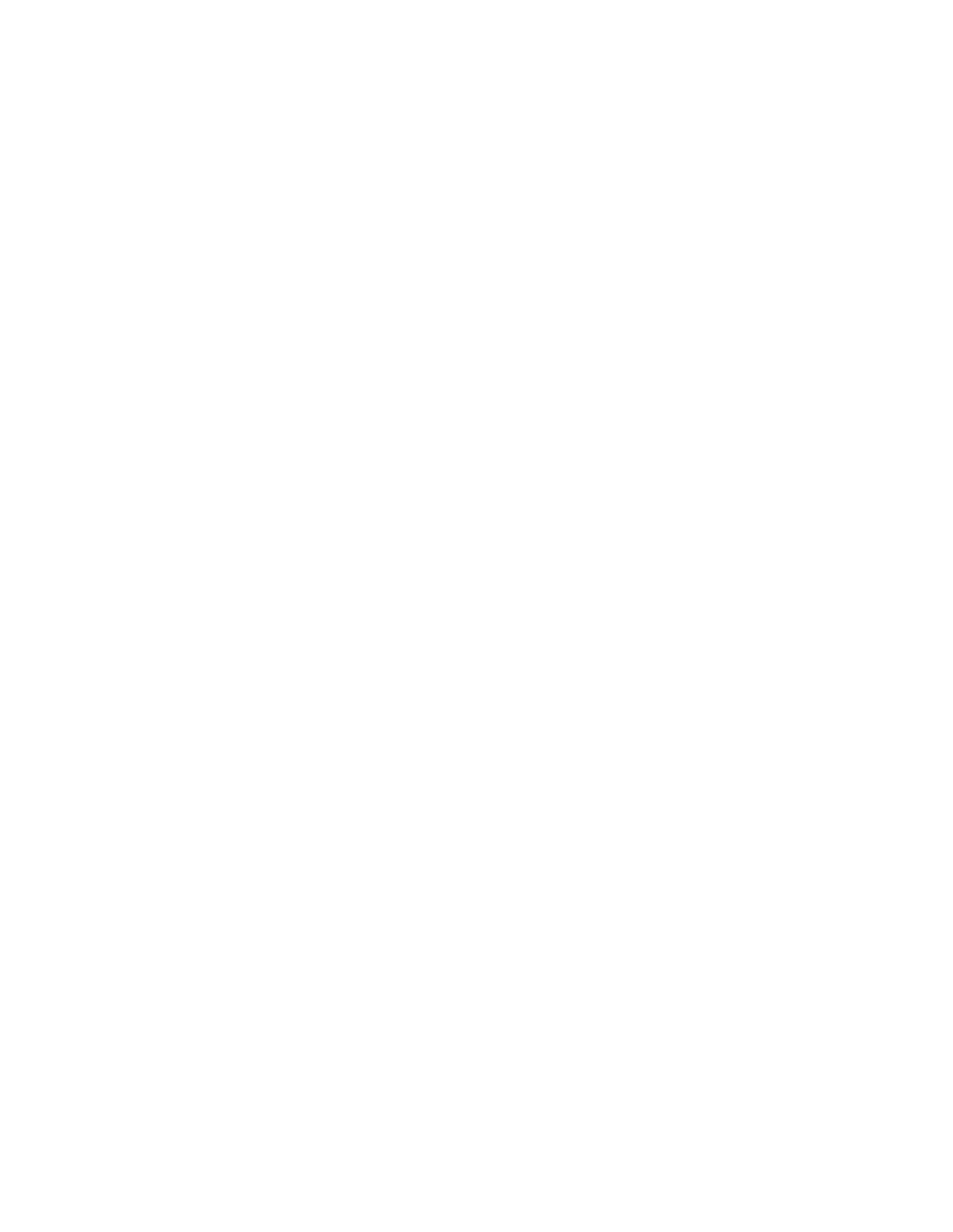# ACKNOWLEDGEMENTS

 I would like to acknowledge and thank Doctor Michael R. Cope for all of his help and mentoring. The guidance and direction that I received from Michael was invaluable to me. From Michael I learned to be a better student, researcher and person.

 I would additionally like to acknowledge Carol Ward and Scott Sanders for their guidance and direction as well.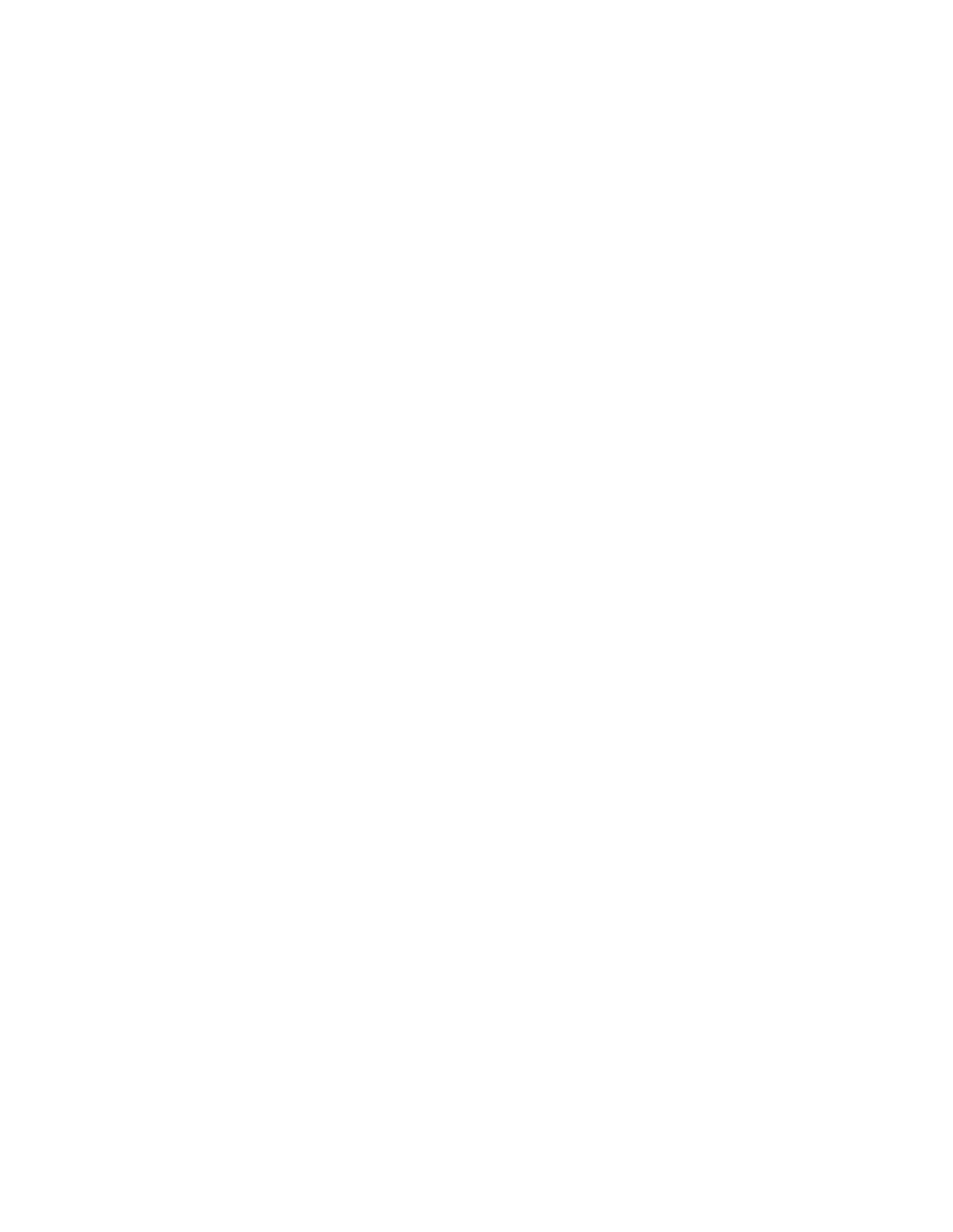# **TABLE OF CONTENTS**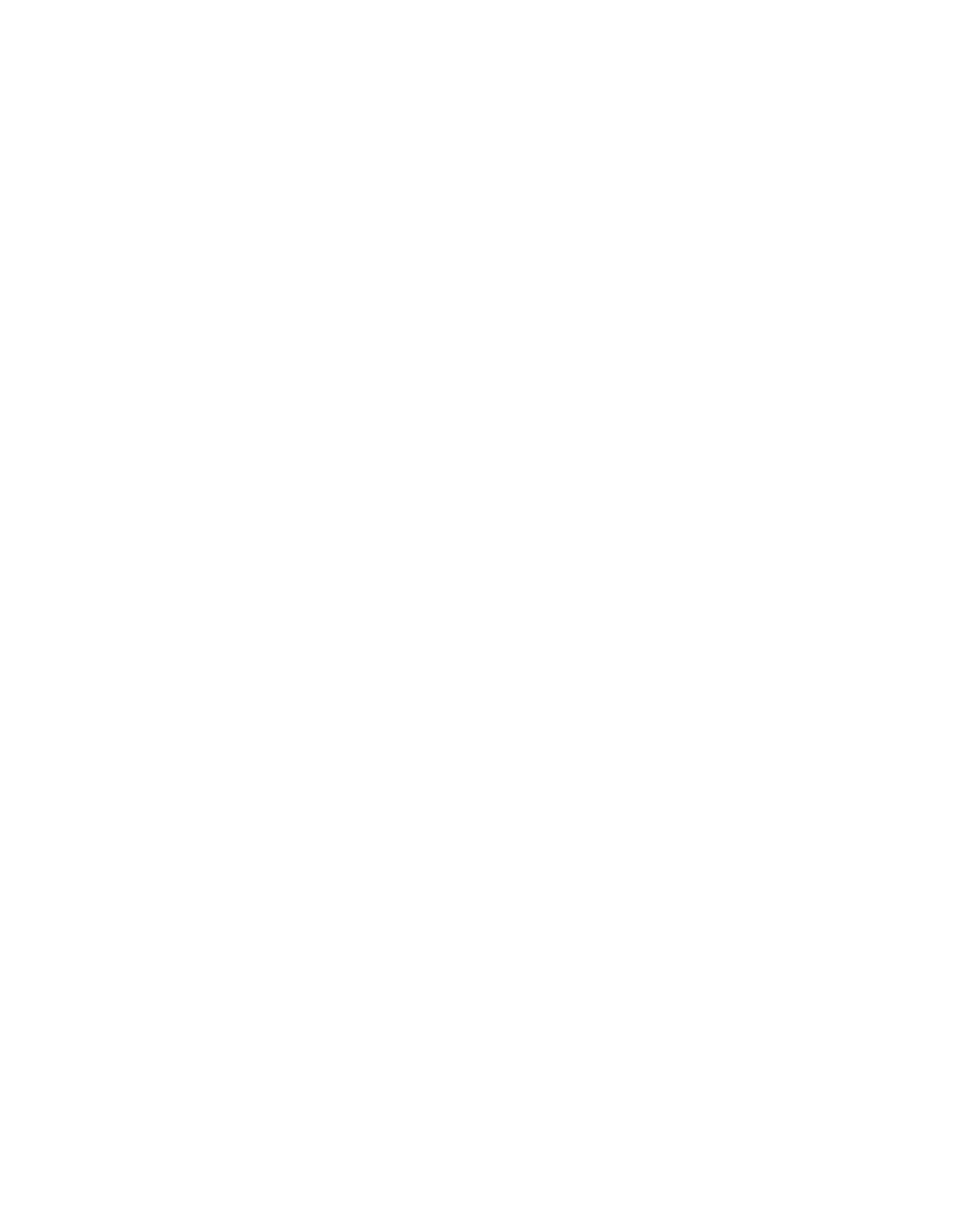# LIST OF TABLES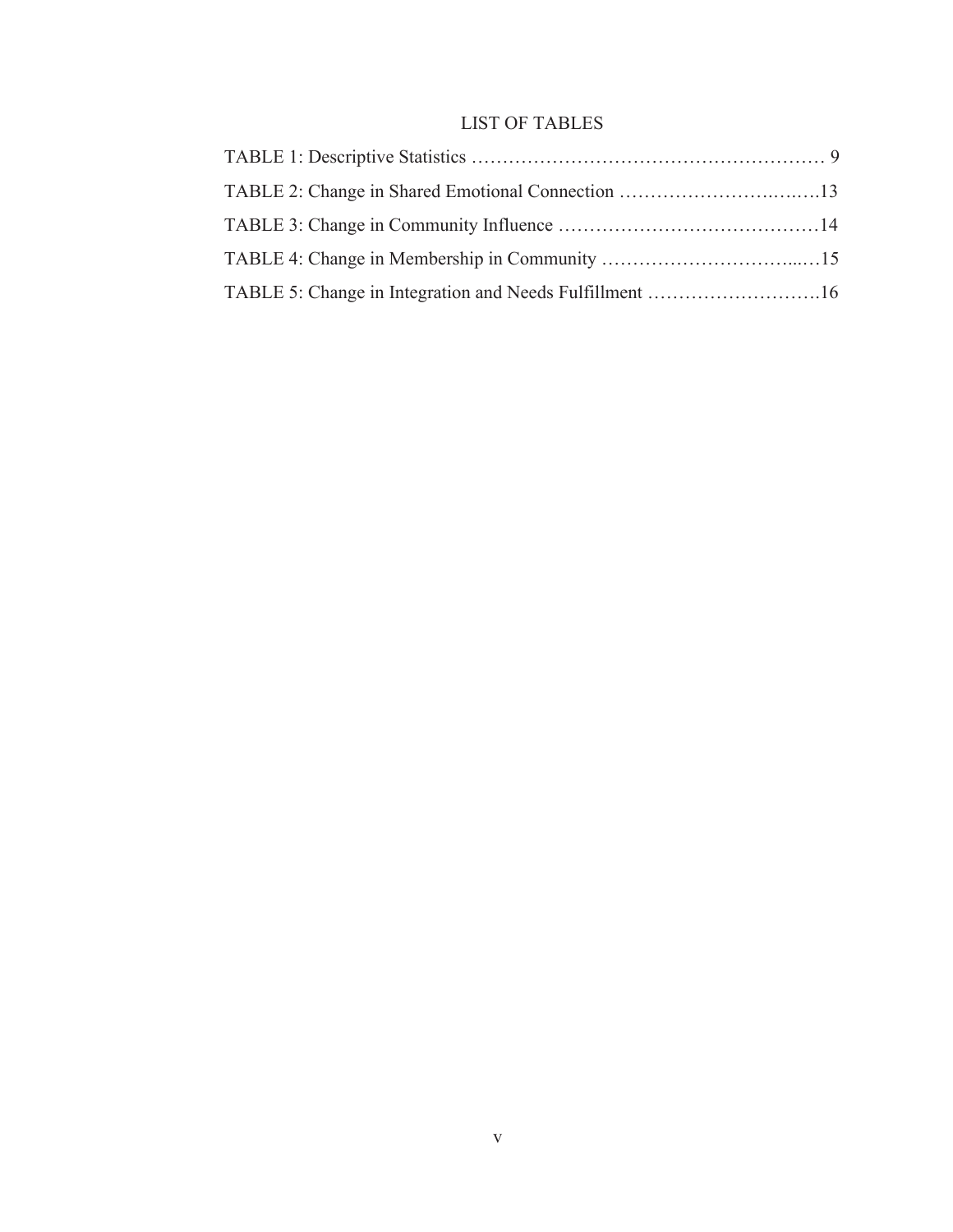### I. Introduction

 Increasing numbers of people are flocking to outdoor recreation sites like national parks and national monuments (Lackey & Bricker, 2020). With increased numbers of people coming to these sites, there have been considerable calls to protect and conserve these public lands. Additionally, more people visiting these sites increases the amount of people in the small rural communities and the surrounding areas. Communities that border public lands are called gateway communities, and they can experience significant community changes when there are changes made to the public lands. These communities act as an entry point to the recreational or conservation areas.

We offer a case study of one such gateways community. This paper will look at the rural communities that border the Bears Ears National Monument in order to evaluate the impact that land management changes have on gateway communities. We employ the psychological sense of community measures to evaluate the effect of changes on the communities (McMillan & Chavis, 1986). We surveyed three communities and used the response data for two models, one that shows effectively a bivariate regressions and ordinary logistic regressions (OLS) with control variables to assess the four components of the psychological sense of community against the opposition to the proposed changes to the Bears Ears National Monument. We find that the first regressions show that the proposed changes to the land designation significantly affect respondents' psychological sense of community. Individual experience and sense of community in rural and gateway communities are impacted by land management changes to bordering public lands. In this paper we will review the literature on gateway communities and psychological sense of community. We will provide a setting for Bears Ears and the surrounding areas, and then provide results of the statistical analysis of the variables.

# Gateway communities

Gateway communities are small communities that are outside of national parks, wildlife refuges or other public lands. Within the last thirty years, gateway communities have grown up to six times as fast as counties without designated wilderness areas (McMahon 1999). Residents of these gateway communities feel a strong attachment to the landscape and to the communities itself, and can feel helpless and overwhelmed by the large increases in growth (Lackey  $&$  Bricker 2020). These communities have a strong socioeconomic relationship to the public protected lands they border. Tourism in 2019 accounted for 10.3% of the global gross domestic product (Lackey & Bricker 2020). The increased population flow due to tourism can create sources of income for gateway communities, but it can also amplify income inequality (Eagles & McCool, 2002). Tourism can lead to price inflation of goods and housing (Oberholzer et al., 2010).

Changes over time may occur to these public lands; boundaries could shift or new organizations could take over the land management. When designations occur without the involvement of people in the area, there are costs involved, and potential repercussions for both residents and local resource management staff (Petrzelka & Marquart-Pyatt, 2012). A designation identifies an area of land for a certain purpose or use. Success can be found when there is cooperation between gateway communities and public land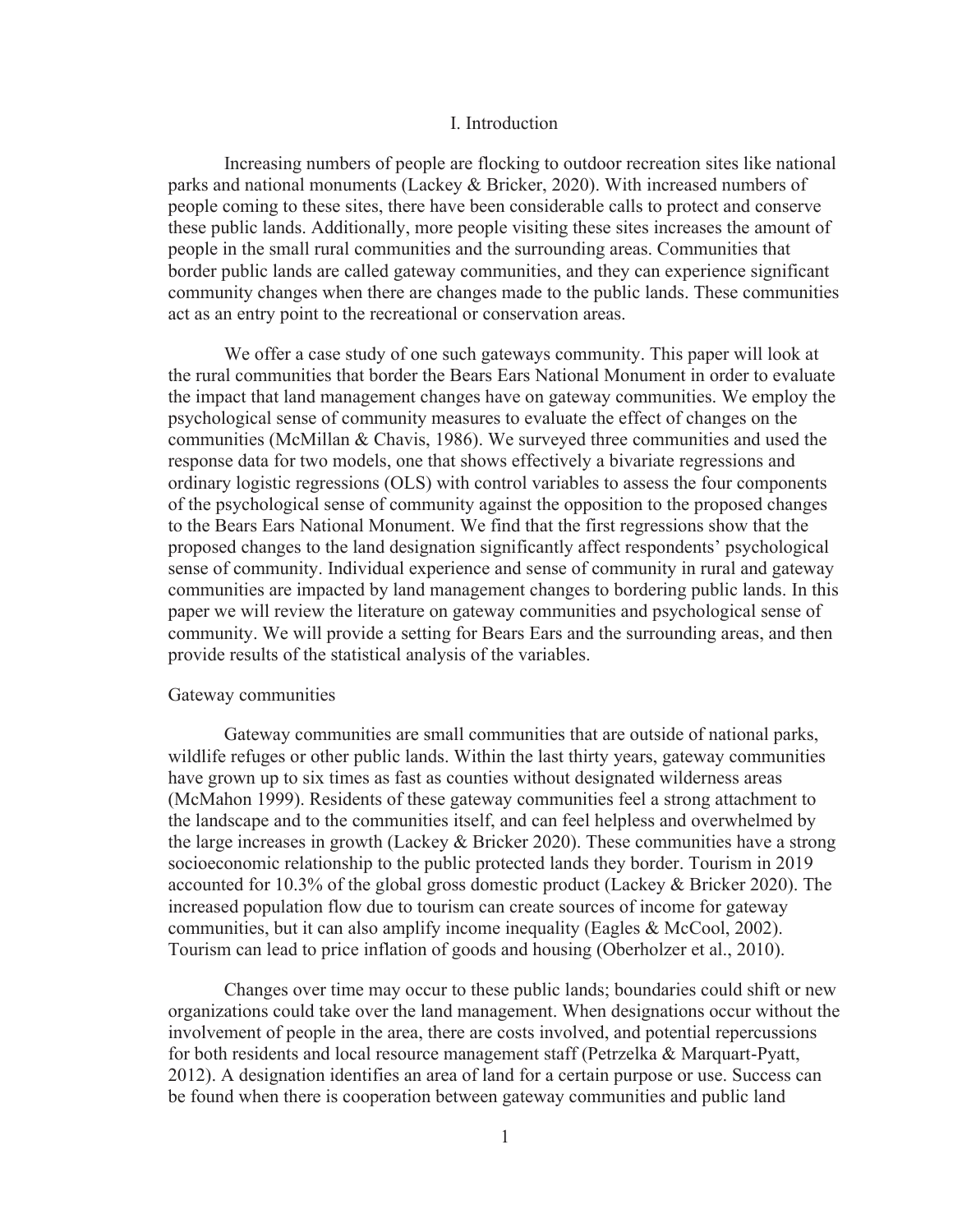managers (McMahon 1999). A lack of inclusion of residents' voices in the designation results in tension and resistance by the local residents to preserve regulations such as restricted hunting, and burning and felling of forests (Petrzelka & Marquart-Pyatt, 2012). Such was the case in the gateway communities surrounding Grand Staircase-Escalante National Monument. When it was created, opposition to a top-down creation and protection of public lands resulted from a loss of anticipated economic opportunities from a proposed coal mine as well as anticipated impacts of future restrictions on traditional uses of the public land (Petrzelka & Marquart-Pyatt, 2012). There was also strong opposition due to the manner by which the designation was created as local community members felt that they were not included in the planning process. According to McCool, "When people are left out of the decision-making process, it gives them a great incentive to sabotage anything that comes out of that process" (McCool, 2001).

Such animosity towards outside forces can lead to tensions in these gateway communities. Members of individual gateway communities could begin to feel that while in the past there was a community, changes have resulted in the loss of community (Bender, 1978). Scholars have found that communities can become disjointed when there is a separation of social life and economic and political life (Brown et al. 2000). Such community bifurcation causes an individual in the society to be highly attached to their local community while having very little satisfaction in living there. Inversely, it could also lead to individuals having little or no attachment to their community, but being highly satisfied with their economic opportunities and access (Muir et al. 2018). Gateway communities are susceptible to major shifts in the way individuals experience community.

# Psychological Sense of Community

 We will look at the impact changes in land designation have on gateway communities by evaluating in one community the changes in psychological sense of community related to changes in Bears Ears National Monument designation. For this study we will be using the definition of community recognized by Bender: "community as an aggregate of people who share a common interest in a particular locality" (Bender 1978). Sense of community is described as "feelings that members have of belonging, of significance to one another and to groups, and as shared faith that members' needs will be met through their relationships" (McMillan & Chavis 1986). The strongest predictors of actual sense of community have been found to be length of residency, community satisfaction, and community knowledge (Glynn 1981). Early community sociological studies proposed a four-part structure for measuring the sense of community: 1) relationship to the organization, 2) organizations as mediators, 3) influence of the organization, and 4) bond to the community (Hughey et al. 1999). Similar models have been produced more recently operationalizing these frameworks into four elements including membership, influence, integration and fulfillment of needs (Peterson & Martens 1972). These four components combined help to provide an understanding of a person's sense of community. The four frameworks are intended to capture the interactions and connections a person can have to their community and the people in their community. For the purposes of this paper, we will use this sense of community model to measure the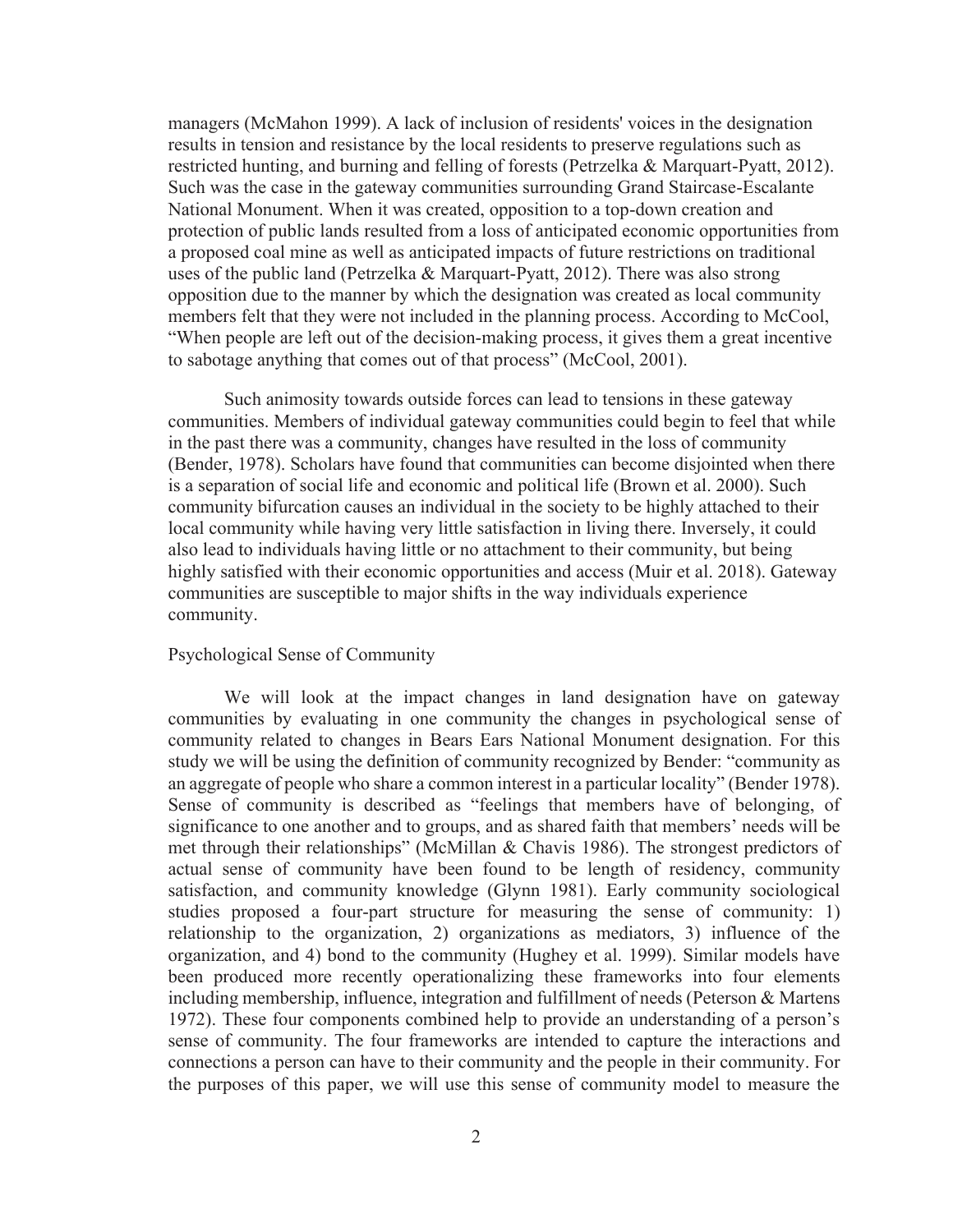effects that Bears Ears has on the surrounding communities. Each of the four elements will be used to elaborate on overall community experience.

#### *Integration and Needs Fulfillment*

According to McMillian and Chavis, the integration and needs fulfillment in a community can also be called reinforcement (McMillan & Chavis 1986). This reinforcement is the idea that for a community to maintain a positive sense of togetherness individuals must have their needs met or some sort of reward from being a part of the group. Communities fulfill many various needs and the ultimate goal is for a community to bring people together so they are meeting their own needs while also fulfilling the needs of others.

#### *Membership in the Community*

The sense of membership is a feeling that one is giving a part of themselves to become a part of a larger group to belong there (Aronson & Mill 1959). When one works toward membership, they will feel that they have earned a place in that group and that their personal investment was meaningful and has value (McMillan & Chavis 1986). Membership has five attributes: personal investment, a sense of belonging and identity, boundaries, a common symbol system and emotional safety (McMillan and Chavis 1986).

#### *Influence*

Community influence is measured by the influence that a person has on their community, and the influence that community has on an individual. In order for someone to be attracted or feel attachment to a group they need to feel some influence over what it does (Peterson & Martens 1972). According to McMillian and Chavis the influence of the community on its members and the influence of the members on the community operate concurrently and we can expect to see them both working together in tight knit communities (McMillan & Chavis 1986).

# *Shared Emotional Connection*

In a tight knit community, residents will feel connected to the community and the individuals in that community and their level of connection influences their community satisfaction. When people have a shared history or shared events it can facilitate the strength of the unity (McMillan and Chavis 1986). This shared connection can be enhanced by the shared importance of events; for example, if there is a natural disaster or crisis, communities are found to come together and bond. There can also be a connection between individuals by a spiritual bond usually brought by religious affiliation, when people feel spiritually bonded with each other through shared beliefs (Bernard 1973). Strong communities offer residents positive ways to interact, opportunity to spiritually and emotionally bond, and ways to invest in the community and each other (McMillan & Chavis 1986).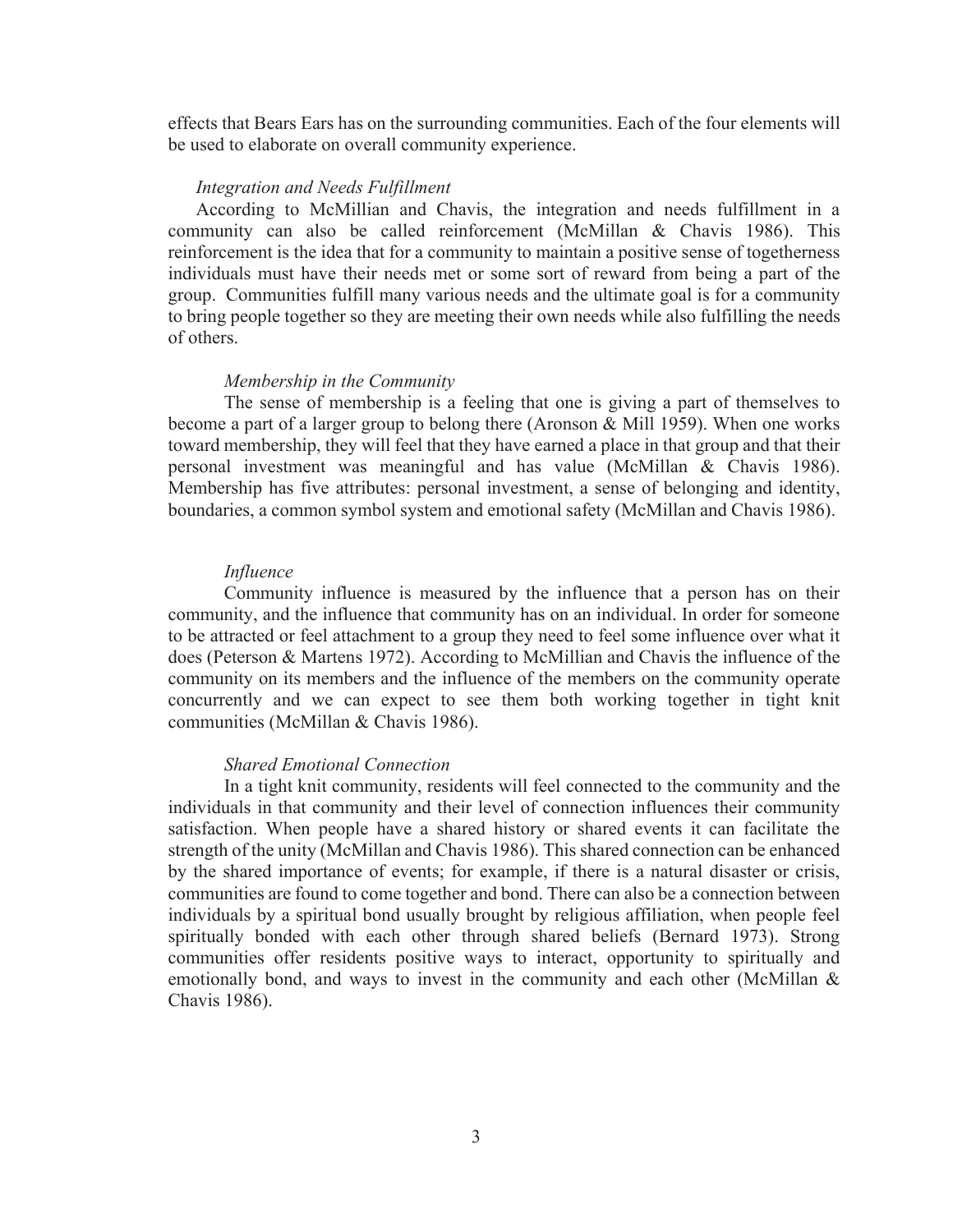#### II. Study setting

To explore the effects of outside influence on community experience we rely on the psychological sense of community for the population surrounding the Bears Ears National Monument. The residents in the communities that surround Bears Ears National Monument are greatly impacted by all of the proposed changes and speculation surrounding land close to them. A national monument could change a lot about their hometown and create unwanted changes. We will aim to better understand this perception of the communities surrounding Bears Ears National Monument and seek to understand if the Bears Ears Monument designation changes those feelings.

In the southeast corner of Utah stands two natural buttes which rise above the desert horizon appropriately named Bears Ears. The area is rich with fossils and archeological sites from peoples throughout the ages dating back as far as 14,000 years (Bears Ears Coalition). The land was home to a few different groups of ancient Puebloan people who left dwellings, followed by Hopi, Navajo and Zuni communities who lived on the land. When moving west, pioneers also settled in the area. Recently, in 2016, President Barack Obama declared the land in southeastern Utah the Bears Ears National Monument (BENM). One year later President Donald Trump declared a change to the designation, reducing the land of BENM by 85% (Ceurvorst 2018). Currently the monument land designation and boundaries are under review and subject to change under President Joe Biden. These recent land designation changes not only affect the land, but the communities of people who live near.

#### San Juan County

In order to understand the complexity of the Bears Ears situation it is beneficial to understand the context of the area. Bears Ears is located in San Juan County in the southeast corner of Utah. San Juan county has two main communities and natural beauties like Cedar Mesa, Lake Powell, Canyonlands National Park and Glen Canyon. The San Juan county area specifically has thousands of ancient Anasazi archaeological sites spread throughout the county. The two largest communities in San Juan county were settled by pioneers affiliated with The Church of Jesus Christ of Latter-day Saints. In these small communities the highest paying industries are Mining, Quarry, and Oil and Gas Extraction (Data USA). The lower portion of San Juan County includes land that is the Navajo Nation.

# Timeline

 A land rich with history, BENM has been home to many communities over hundreds of years, which creates a deep and complex web of connections and sense of belonging to many different groups. The BENM area is known to contain over 100,000 cultural and archeological sites (Creadon and Bergren 2019). This makes the area one of the most significant archaeological areas in the United States. Archeological evidence has found that there were people inhabiting the area as early as 11,000 BC at the Lime Ridge Clovis site, and Native people claim their standing there even earlier. The most populated the Bears Ears area ever was during the Basket maker period (500 BC to AD 750) and the Pueblo period (AD 750- AD 1290) (Buttes et al.). The Navajo and Ute people live all across the Bears Ears region and have left sweat lodges, tipi rings, hogans and rock art panels. (Creadon & Bergren 2019). Historically and currently the Navajo, Ute and Paiute people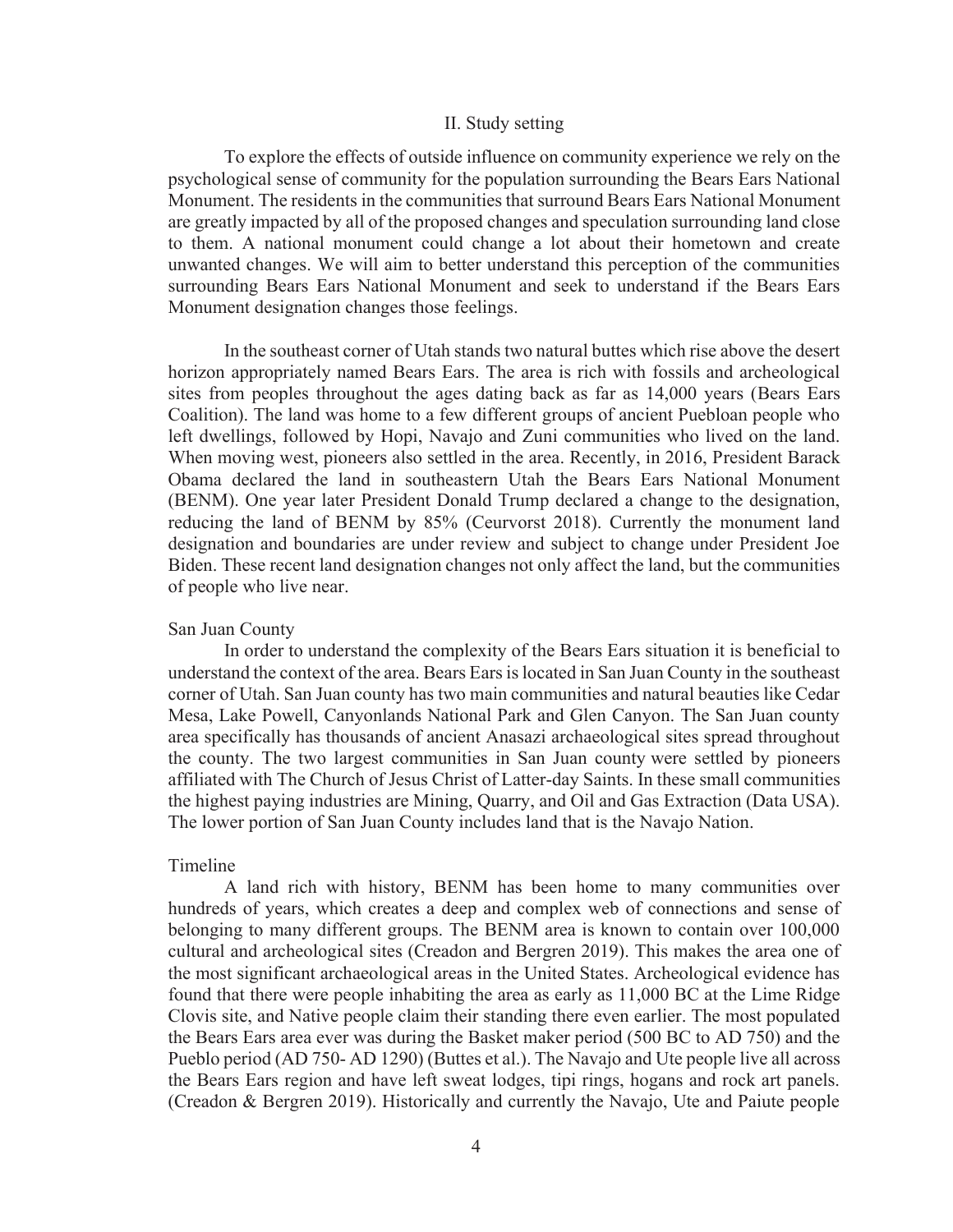use the ancient trails for seasonal hunting and for religious ceremonies. The Zuni people even at one point occupied the areas, migrating out however likely due to climate change, but they left markings that acted as maps and recorded songs and prayers (Buttes et al. 2021). Similar to cultures going to gravesites to leave flowers on tombs, Indigenous peoples travel to these sacred lands to connect to ancestors and have reverent sacred spaces. The land that surrounds Bears Ears also has ancestral ties for a completely different population. In much more recent history, the communities next to the mesa were founded by Mormon settlers in the late 19th century, who came to extract natural resources (Deloitte 2019).

 In May of 2010 the Navajo formed a committee to stand up for the cultural needs of the area and submitted a preliminary land use proposal for the protection of Bears Ears and surrounding canyonlands (Bears Ears Coalition). It was not until 2013 that the Public Land Initiative created a proposal to protect Bears Ears, prohibit oil development and have the Navajo nation be a co-manager of the lands. Then in 2015 Utah's five tribes, the Hopi Tribe, Navajo Nation, Ute Mountain Ute Tribe, Pueblo of Zuni and Ute Indian Tribe, formed the Bears Ears Inter-tribal coalition to advocate for the indigenous interests for the area, and they met with the US government to discuss a National Monument proposal for President Barack Obama. (The Bears Ears Inter-tribal Coalition). In the summer of 2016, a large meeting was held with ranchers, Native Americans, rock climbers, environmentalists, and Mormon pioneer descendants to hear testimonies and the opinions of the people who would be affected by a land management change. Then in December of 2016, using the Antiquities Act of 1906, President Obama created the Bears Ears National Monument (Buttes et al. 2021). However, not even a year later, in December of 2017, President Trump officially cut the Bears Ears National Monument by 85% and Grand Staircase by 46%. The reactions from local people were mixed. Navajo tribal president Russell Begaye was outraged and called it a "failure to listen to the concerns of our people '' (Creadon and Bergren 2019).

#### Land Management

The Bears Ears question depends on land management. There are four primary land management agencies in the United States federal government, and those agencies manage different kinds of land designations. The Bureau of Land Management governs land under multiple-use and sustained-yield principles. They manage land that is used for mineral, oil and gas extraction, livestock grazing and hunting (Ceurvorst 2018). The National Forest Service manages mineral, oil and gas extraction, livestock grazing and hunting and logging gas development while the park service focuses on preservation and conservation within public use and for people's enjoyment and recreation (Ceurvorst 2018). Land designation is typically decided by the federal government. Congress establishes national parks and national monuments through legislation. The President can also establish a national monument by using the Antiquities Act of 1906.

In order to understand why some groups would be upset with a land designation change we should understand more about land designations. Land can be designated as a wilderness or be a wilderness study area. This limits any roads, motor vehicles or structures from being built, and severely limits human use (Ceurvorst 2018). A national monument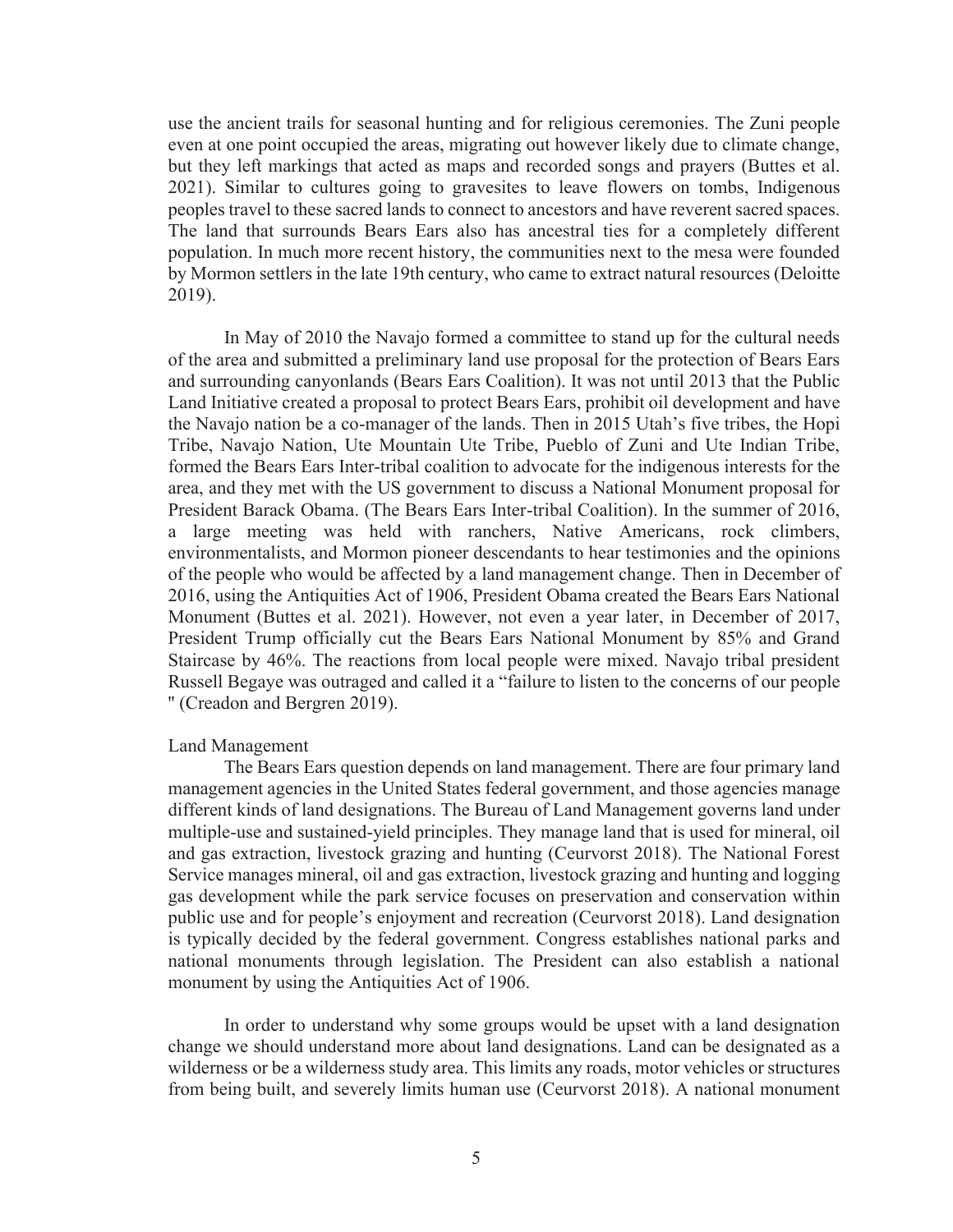is less restrictive than a wilderness area. Designating land as a national monument restricts it from unlimited public use such as grazing, off-road vehicles, logging, mining and oil and gas extraction (Sanders 2016). National parks usually have more recreational features and are larger in size, while national monuments are primarily established to protect historic, scientific, or natural features (Creadon and Bergren 2019).

In regards to people's feelings towards land designations, environmental groups or groups that are associated with issues surrounding federal land are more aware of the designation than people who are not part of environmental groups (Machairas and Hovardas 2005). The local groups who live around the land designation area have varied opinions. Research has shown that geographic proximity to a designation site has an effect on awareness and attitudes toward a designation. People who live closer to restrictive land designations tend to have more negative attitudes because their lives are more directly affected by them (Durrant and Shumway 2004; Lamborn 2014).

 Large conservation groups and many outdoor brands support Bears Ears becoming and staying a national monument. One of the largest brands who rallied behind Bears Ears was Patagonia. They boycotted the Outdoor Retailer convention, usually held in Utah, in protest when the monument was shrunk. They opposed the Utah legislator's requests to shrink the size of the monument. Other major brands like Arc'teryx and Polartec pulled out as well, causing the convention to move to a different state. Patagonia's stance was that establishing the land as a national monument would halt threats posed by oil and gas development and would bring visitor education and protect sacred Native American sites (Patagonia 2021). They support the monument and help in efforts to reduce threats from irresponsible development while wanting to protect and grow Utah's recreation economy. It's not just large corporations, local residents are supportive of the monument as well.

Mark Maryboy is a key Bears Ears consultant for Utah Dine Bikeyah and five tribe coalition and played a critical role in the efforts to interview Utah Navajos and Utes that led to the intertribal proposal for Bears Ears. Part of that proposal is that the tribe would manage the monument. Maryboy is quoted saying, "I do think we have a very sophisticated plan, dealing with endangered species, talking about traditional use, ancient sites, paleontology - Bears Ears is where you find a lot of those, and they need to be protected" (Kovash 2017). There is a possibility that with the monument designation, the local communities would experience an increase in tourism and risk becoming gateway communities. To this notion Maryboy says, "(Tourism) is a sustainable, sufficient economic development versus energy development. Energy development- is short lived. all it does is leave toxic material in the ground and in the air" (Kovash 2017). Yet Maryboy does have concerns; "I personally don't want (these communities) turned into Park City or a huge town. The main thing is we protect the land, we protect the archeology, we protect the traditional sites, and the tribal members continue to practice their traditional way of life" (Kovash 2017).

Negative feelings toward federal land can also arise for people who live in the areas because they experience and perceive negative impacts on their livelihoods and their environments (Durrants and Shumway 2004: Lamborn 2014: Ceurvorst and Lamborn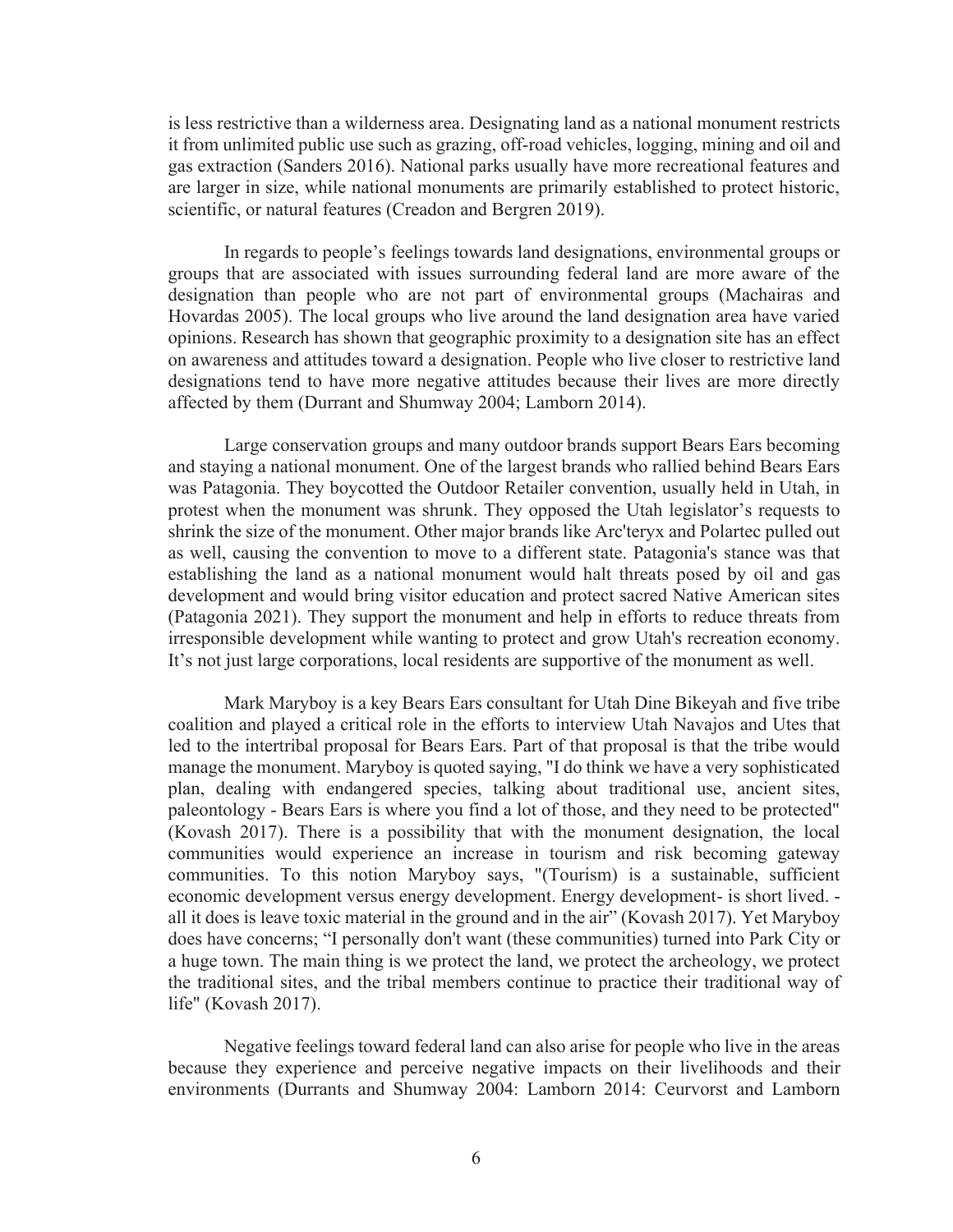2018). The more time people spend in an area they are likely to develop strong perceptions of federal land designations. The more attached and involved people are to their communities due to heritage, birthplace or other reasons, the more likely they are to have a negative feeling towards outside forces changing their communities (Um and Crompton 1987). According to Peng et al. (2016) an increase in tourism in rural communities leads to dissatisfaction in the host community. Much of local opposition came from residents who declared they don't want to become 'another Moab'. Phil Lyman, San Juan County Commissioner, expressed these sentiments in an interview. He views the communities surrounding Bears Ears National Monument as thriving communities with education and culture. He compares them to Moab saying, "it's (Moab) a place for recreation and partying - the only people that have a problem with what (the local communities are currently like) are people from Colorado or the Wasatch Front. They come down here and say, hey we think it would be smart to be someone other than what you are" (Kovash 2017).

"Become another Moab", refers to long term residents' fears of an increase of tourism and visitors to the area after it becomes a monument. Increases in tourism typically occur overtime for gateway communities. This increases economic activity in the areas but also brings in outside traffic (Weiler and Seidl 2004, Fredman et al. 2007). However, despite the increase in tourists, tourism does not always disrupt the local attachment and sense of community (Um and Compton 1987). This is the case for the communities near Bears Ears, as the Retail trade industry is among the top 3 largest industries (Data USA). Nelson (2001) found that when land management changes occur in small rural communities there is restructuring and a loss of identity when economic situations change. Again, quoting Commissioner Lyman, local residents could see the designation as "basically a land grab through disingenuous narrative pushed by the environmentalists" (Kovash 2017).

### Proposed Analysis

 The literature addresses concerns about land changes and about how attitudes change with the designation changes or decision processes. Studies have shown that host communities are one of the most important stakeholders in the decisions related to tourism and development (Peng et al. 2016). They also show that outside influences can have effects on community sentiments and attachments (Cope et al. 2016). Additionally, when stakeholders are excluded from the designation decisions, negative attitudes in the region can increase (Machairas & Hovardas 2005). While the existing data analyzes host communities and general sentiment behind designation changes, there are still many communities that have not been studied. In the local communities surrounding Bears Ears people are building communities based on their sense of place and proximity to open or restricted lands, and if boundaries are changed it could change the way people experience community.

This research aims to fill the gap and specify how one local community feels about the Bears Ears land designation changes. This research will answer the question: how does the notion of the national monument change the way people experience their community? To answer this question, we will be using data collected from a survey that asked residents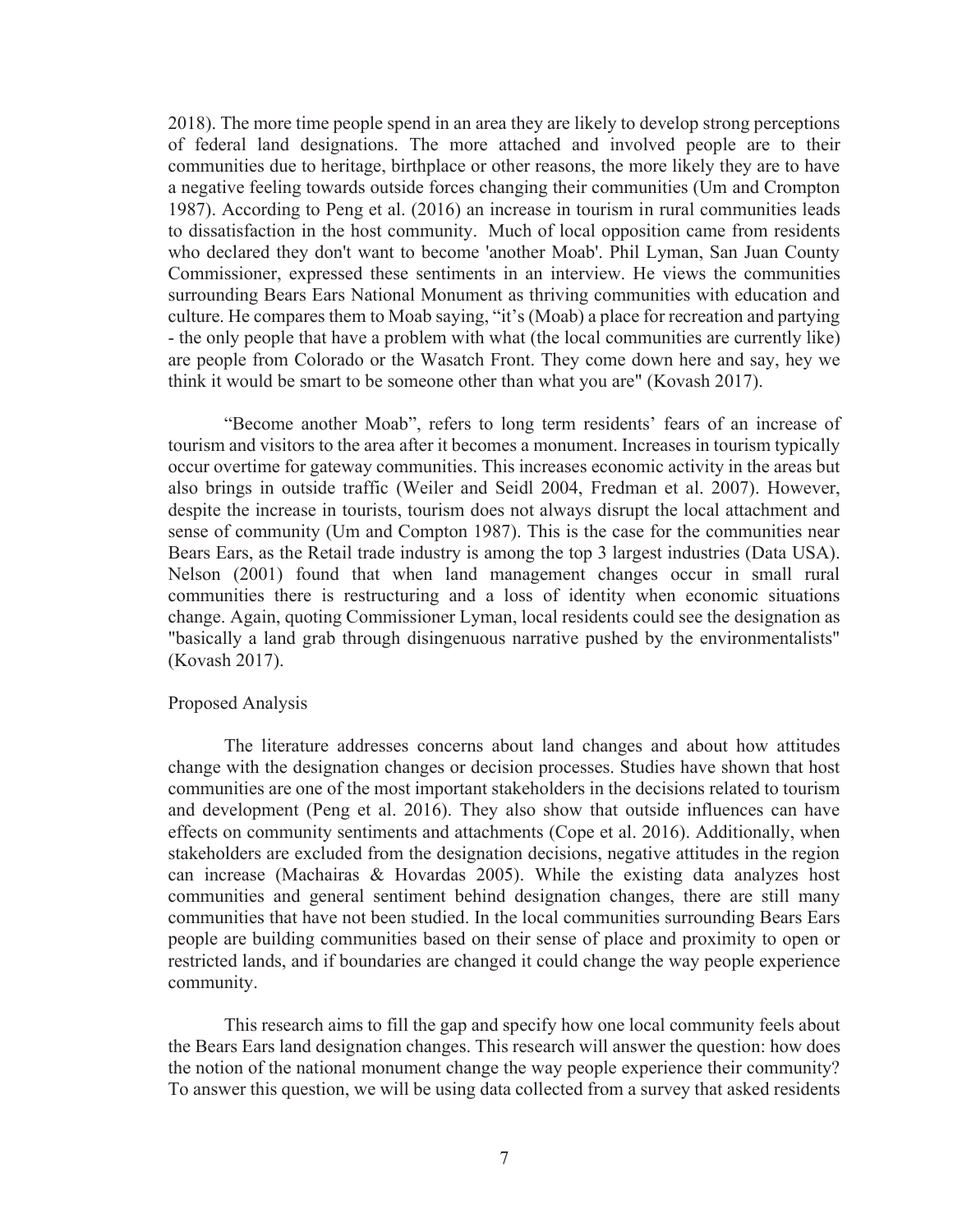of rural communities' questions about their community experience in the context of the proposed National Monument land management changes. The dependent variable will be the four components of the systemic model of community while the independent variable is opposition for the creation of the Bears Ears National Monument. We will control for various identifying components as well.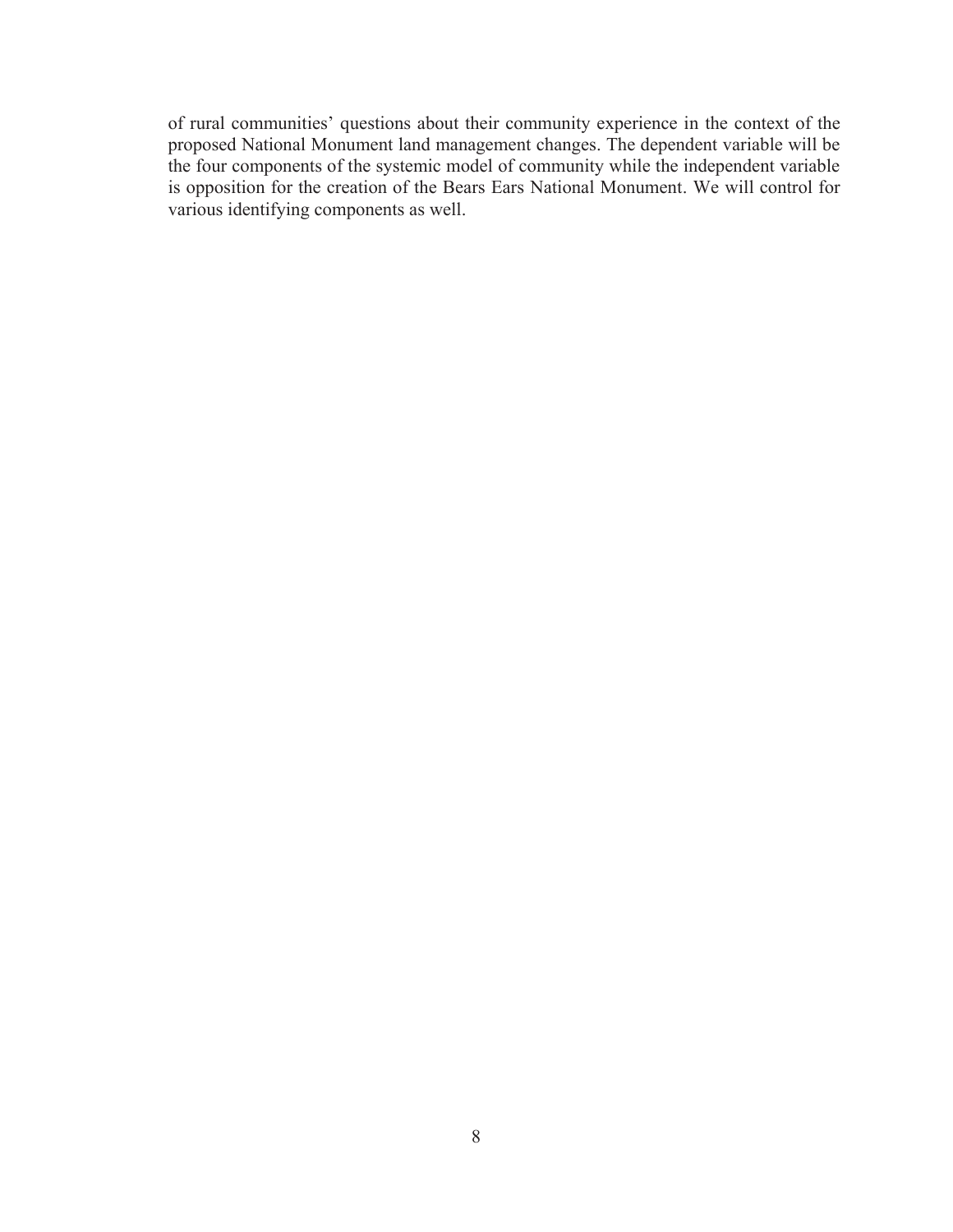#### III. Data and Methods

#### Sample

We use data gathered from a community survey that was sent to 26 rural communities across the state of Utah in 2017 to investigate the community attachment and satisfaction of the residence as well as their opposition for the Bears Ears National Monument. The principal unit of analysis is residents of the rural communities in southern Utah that border the Bears Ears National Monument. The surveys were filled out once and mailed back to capture the residents' response at the time the survey was administered. There was a survey administered to all 26 communities in Utah. The survey questions for both surveys were the same so the data was combined in order to look at all of the communities together. The surveys include the questions that are used to assess psychological sense of community, making the comparison with psychological sense of community literature straightforward.

# Model

Our approach is an elaboration of Kasarda and Janowitz's model of community, which has been used when studying community attachment and satisfaction systemic (Kasarda & Janowitz 1974). Our goal is to measure the effect of The Bears Ears National Monument on social ties, attachment and satisfaction. We control for age, length of residency, children, marital status, education, religion, race and ethnicity, and gender. We have included table 1 of descriptive statistics for the sample.

|                                    | Mean  | Percent | <b>Standard Deviation</b> |
|------------------------------------|-------|---------|---------------------------|
| Dependent Variables                |       |         |                           |
| Needs Fulfilment                   | 4.53  |         | 1.31                      |
| Membership                         | 5.49  |         | 1.54                      |
| Influence                          | 4.77  |         | 1.27                      |
| <b>Emotional Connection</b>        | 5.33  |         | 1.50                      |
| Independent Variable               |       |         |                           |
| <b>Opposition to Bears Ears</b>    | 5.85  |         | 1.88                      |
| <b>Control Variables</b>           |       |         |                           |
| Age                                | 62.26 |         | 16.70                     |
| Length of Residence                | 0.58  |         | 0.33                      |
| Children                           | 0.64  |         | 1.26                      |
| Marital Status (% Married/Widowed) |       | 87%     |                           |
| Education                          | 4.48  |         | 1.87                      |
| Religion (% LDS)                   |       | 75%     |                           |
| Race (% White)                     |       | 91%     |                           |
| Gender (% Male)                    |       | 52%     |                           |

Table 1: Descriptive Statistics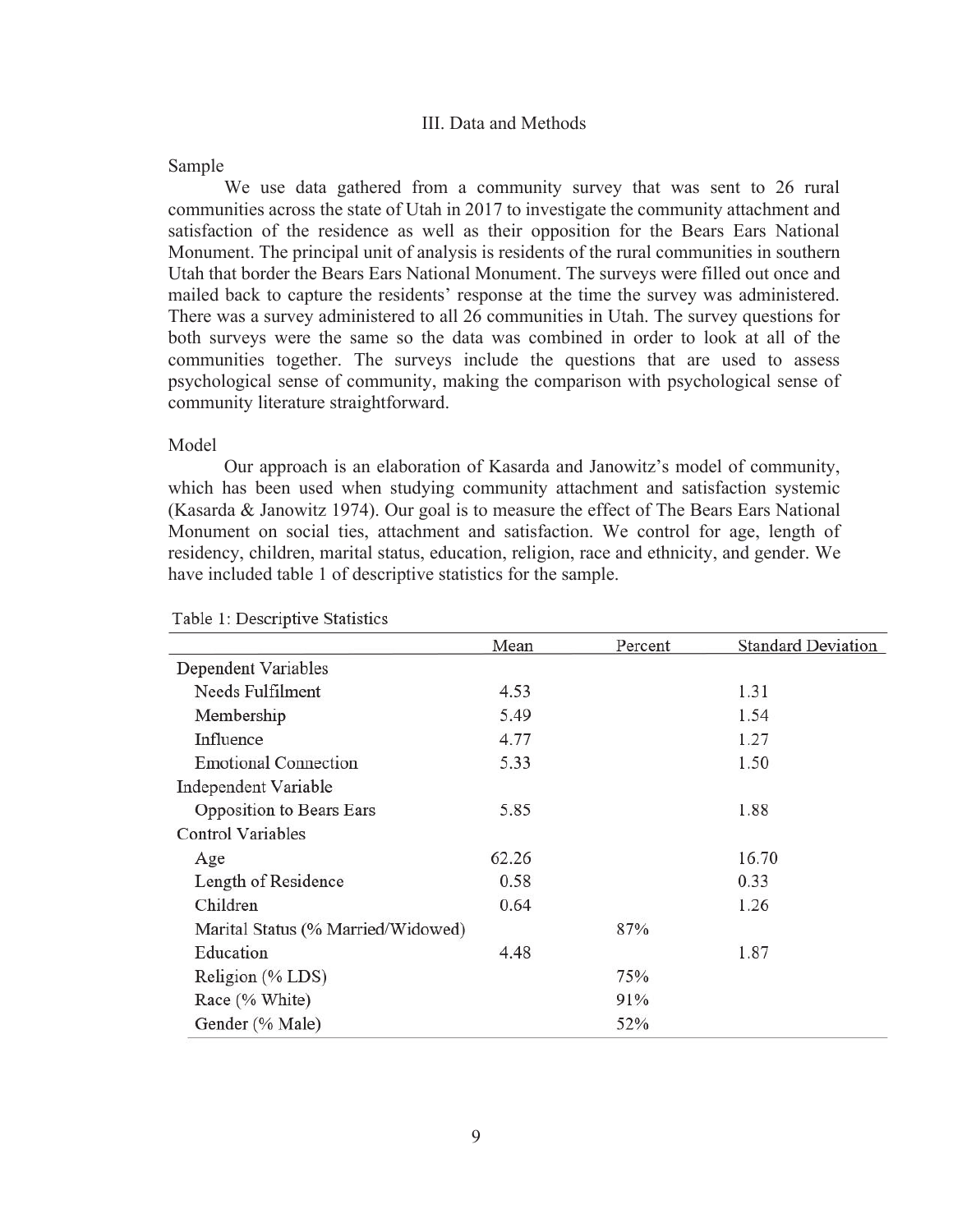#### Dependent Variable

There are four different aspects that make up the psychological sense of community model and these four components were all calculated as their own independent variable

# *Integration and Needs Fulfillment*

The needs fulfillment variable was created based on two questions from the survey that were intended to measure how well the community fulfills a person's needs. The questions were "I can get what I need in my community," and "My community helps me fulfill my needs." The scale for both of the original questions was an ordinal scale from *strongly disagree* to *strongly agree*, so the new needs variable has the same scale with 1 being *strongly disagree* and 7 being *strongly agree*.

#### *Membership in the Community*

 In the data there were two survey questions that were combined to create a membership measure. The combination was between the question, "I feel like a member of my community" and "I belong in this community." It was measured on an ordinal scale of *strongly disagree* as a 1 and *strongly agree* as a 7. The responses were cleaned and coded to follow this scale with a 1 being a strong disagreement and 7 being very much in agreement.

#### *Influence*

The data has two survey questions that were used to measure influence: "I have a say about what goes on in my community," and "people in my community are good at influencing each other." Both of these questions were measured on an ordinal scale ranging from 1 being *strongly disagree* and 7 being *strongly agree.* The responses from these two questions were cleaned and coded to create an influence variable that captures both community influence on an individual and the individual's influence on the community.

# *Shared Emotional Connection*

The emotional connection variable was generated by combining two of the questions from the survey: "I feel connected to this community" and "I have a good bond with others in my community." Both of these questions were measured on an ordinal scale ranging from 1 being *strongly disagree* and 7 being *strongly agree.* The responses from these two questions were cleaned and combined to create a variable that captures people's emotional connection to their community and to other residents on a scale from 1 to 7.

# Independent Variable

The independent variable for these models is opposition for the Bears Ears National Monument. This variable is based on a survey question in which respondents were asked, "how much do you support the creation of Bears Ears National Monument in San Juan County?" This variable was reverse coded to make sure the regression outputs were easier to interpret. The responses range from 7 being *strongly opposed* and 1 being *strongly favor*. The data was cleaned for any missing responses.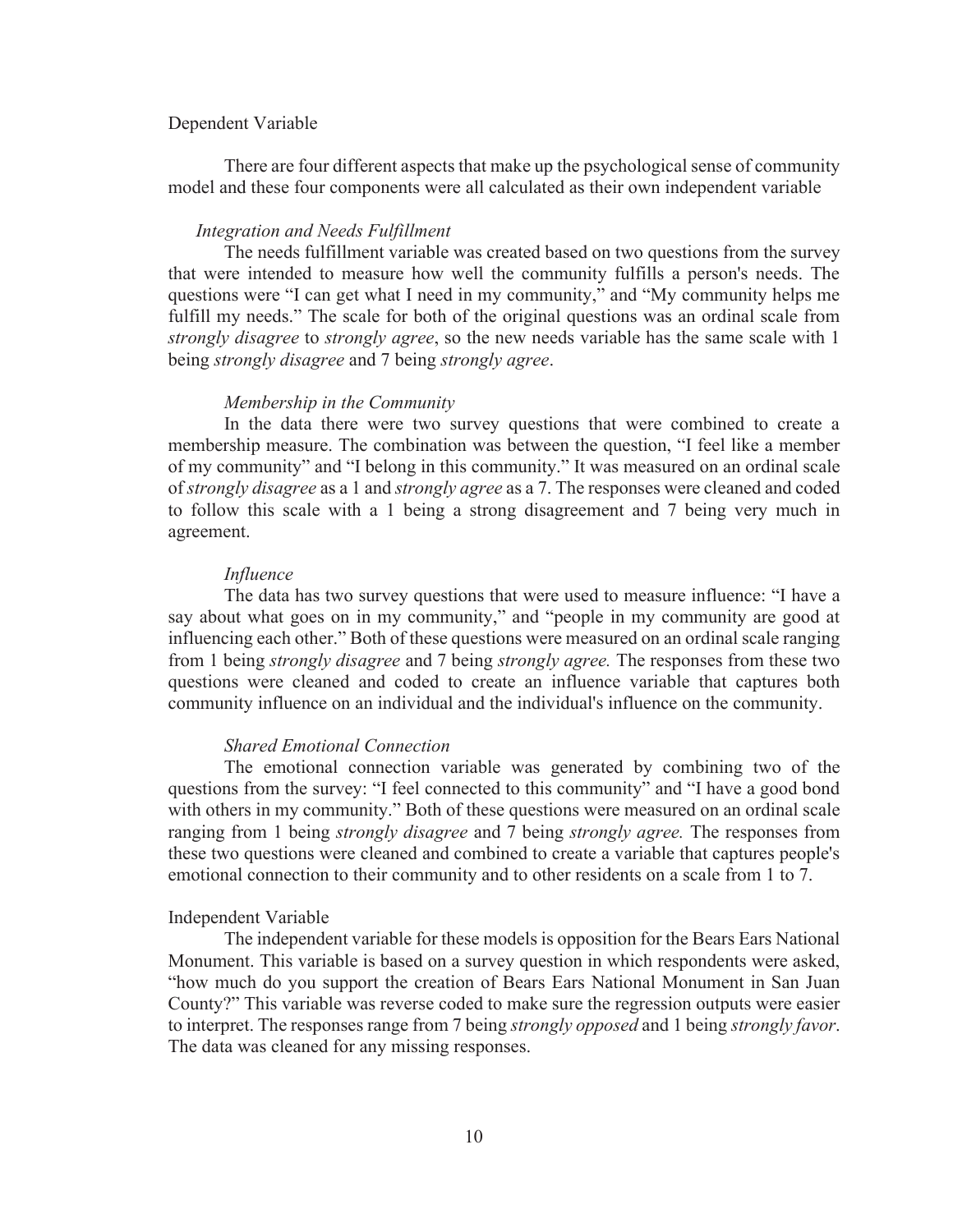## Control Variables

#### *Age*

We measure the age of respondents by taking the responses from the year they were born and subtracting it from the year the survey was given. This method helps to avoid respondent errors and can give us an accurate accounting of respondent's age. The age variables range from 1 to 106. The age variable is measured in years.

#### *Length of Residence*

We measured the length of residence as a proportion of one's life residing in the community. This measure involved dividing the number of years a respondent indicates they lived in the community by their age. Studies often use the raw number of years of residents in a community to measure length of residence, although that could conflate the effects of length of residency and age which we also control for (Goodsell et al. 2008; Flaherty & Brown 2010). In our data with rounding the length of residence ranges from  $0$ to 1. Length of residence is measured by the respondents' portion of life that they lived in the community minus years of residents divided by age.

#### *Children*

Number of children is measured based on the respondents' responses from the question about how many children one has. The responses were capped at 7 to eliminate outliers. The range of number of children is from 0 to 7 or more. We measured 0 to 6 children as responses.

# *Marital Status*

Marital Status was measured based on the question in the survey asking people to indicate if they were married, separated, widowed, divorced or never married. To create a dichotomous variable, we combined married and widowed. We did this because being married and being widowed, more than the other categories can cause and create variation in how attached or satisfied one feels in their community. They both signify a decisive connection or lack of connection to another person. We recoded these variables to indicate that married and widowed were distinguished outside of all the other categories, married and widowed  $= 1$  and other  $= 0$ .

#### *Education*

The amount of education is measured based on the respondents' answers to the question "what is the highest grade or level in school?" The values range from 11th grade or less being the lowest ordinal value with a numerical value of 1, to a graduate degree being the highest ordinal value with the numerical value of 7.

#### *Religion*

Religious affiliation and membership in a group helps to provide a "significant source of identity" for people involved in that community (Miller 2001). Being a part of a religious organization gives residents in a community a chance to develop social relationships and build bonds in their community. We measured religion in this study based on respondents' answers to a question about their religious affiliation. The large majority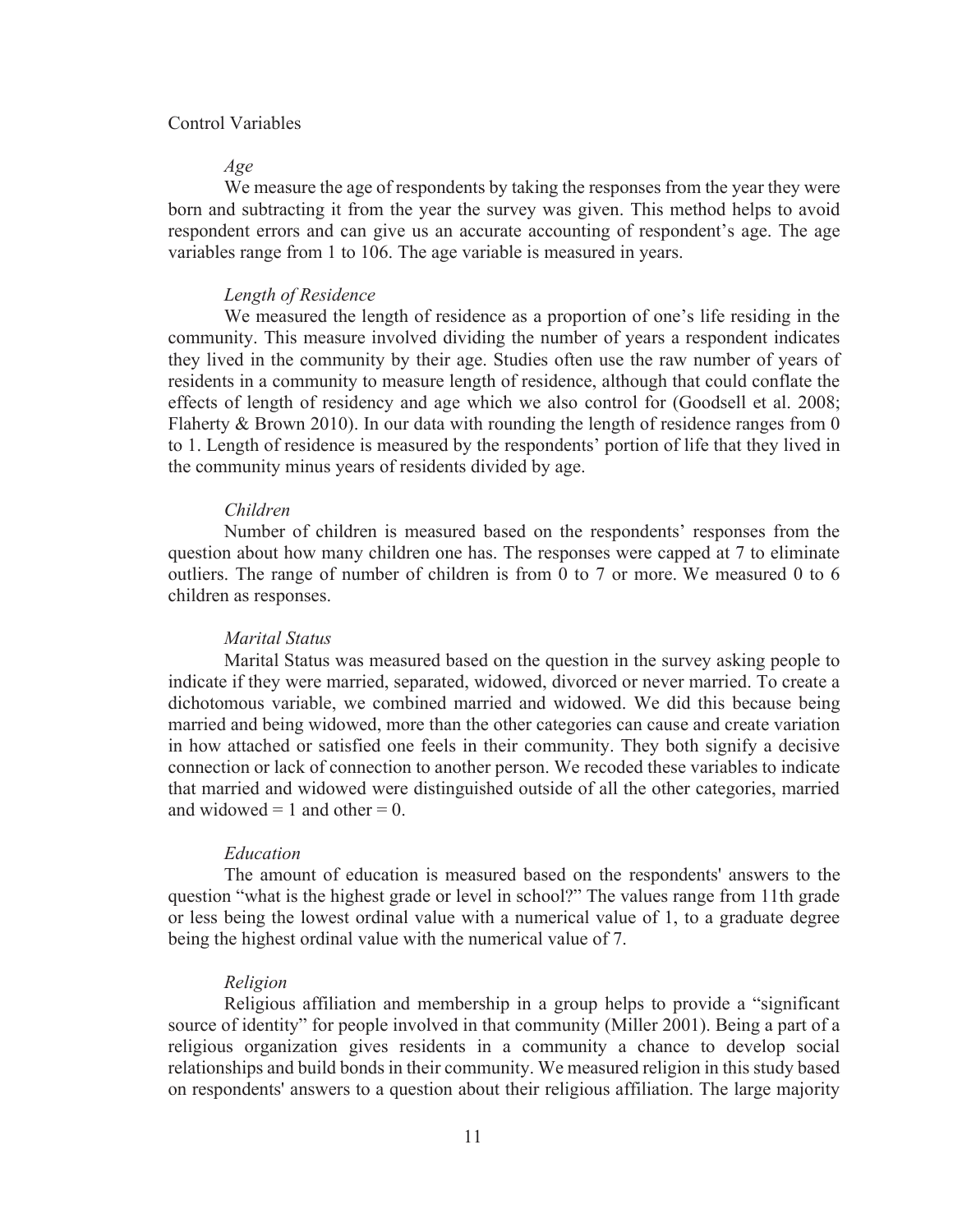of respondents indicated that they are members of the Church of Jesus Christ of Latter-day Saints (LDS or Mormon). Due to this large majority, we distinguish people who are LDS affiliated from all of the other religions indicated,  $1 = LDS$ ,  $0 = Other$ .

#### *Race and Ethnicity*

We controlled for race by creating a dichotomous variable. Since white was again a large majority of the respondent's race, we distinguished white from the other races, white  $= 1$ , and other  $= 0$ .

#### *Gender*

We controlled for gender in a similar fashion, creating a dichotomous variable where the category with the most responses is coded as 1 and the other as 0. For this instance, male  $= 1$  and female  $= 0$ .

#### Modeling Strategy

 Ordinary logistic regression is used to estimate the models with the psychological sense of community variables, needs fulfillment, membership, influence and emotional connection as dependent variables because the variables are ordinal. For all of the models, the independent variable is opposition for Bears Ears National Monument which is also measured as an ordinal scale. With the control variables, the constants indicate the estimated value of the dependent variables in 2017 for white, males, LDS respondents who are married or widowed and who are of the overall mean length of residence, age, education and have a mean number of children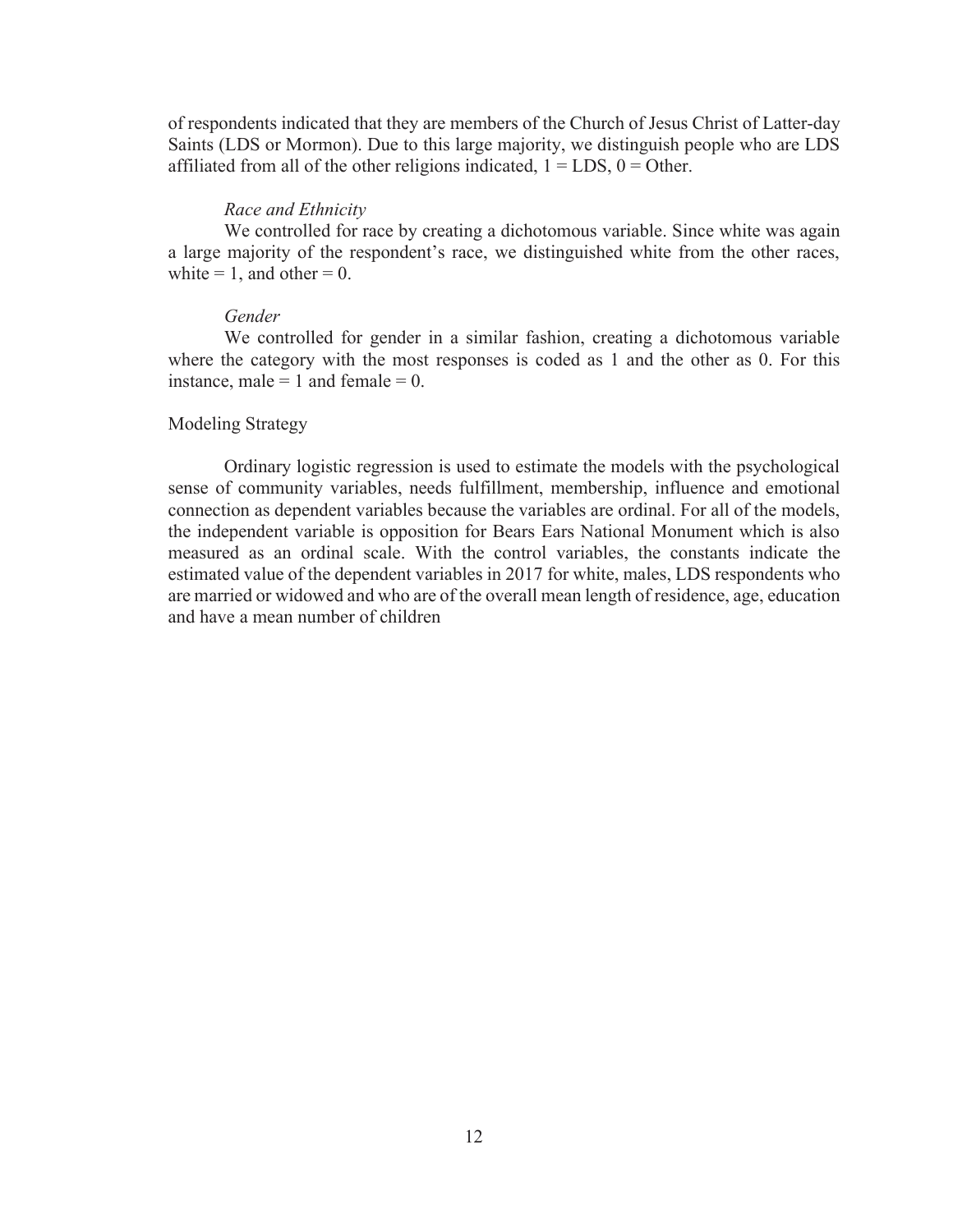#### IV. Results

Table 2

Table two represents the results of the regression analyzing the relationship between shared emotional connection and the opposition toward the creation of Bears Ears National Monument. Model one is the results of a regression that is effectively a bivariate regression between the change in shared emotional connection and the opposition to Bears Ears. Model one shows a significant finding between the opposition and emotional connection signifying that the less support people have for the creation of Bears Ears National Monument the stronger their emotional connection is to their community.

|                          | Model 1    | Model 2    |
|--------------------------|------------|------------|
| Opposition to Bears Ears | $0.137***$ | $0.126*$   |
| Age                      |            | 0.009      |
| Portion of Life          |            | 0.136      |
| Children                 |            | $-0.012$   |
| Married/Widowed          |            | $0.521*$   |
| Education                |            | 0.058      |
| Latter-day Saints        |            | $1.125***$ |
| Race                     |            | 0.250      |
| Gender                   |            | 0.157      |
| Constant                 | $4.426***$ | $2.294***$ |
| R-squared                | 0.034      | 0.262      |
| Adjusted R-squared       | 0.033      | 0.239      |

Table 2: OLS regression of the change in shared emotional connection based on opposition to Bears Ears National Monument with control variables.

 $N = 294$ 

Data pulled from the Utah Community Study 2017.

\*p<.05 \*\*p<.01 \*\*\*p<.001

Model two presents the regression of psychological sense of community and opposition for Bears Ears while controlling for age, portion of life spent in the community, children, marital status, education, religion, race and gender. Several of the control variables are significant including married/widowed and Latter-day Saint affiliation. Both models suggest that overall, the less support people have for the Bears Ears National Monument, the stronger their emotional connection is to their community.

#### Table 3

Table three represents the regression analysis between community influence and the opposition to the creation of Bears Ears National Monument. Model one presents the regression between the change in perceived community influence and the opposition of the creation of Bears Ears National Monument. The model showed a significant relationship between opposition to the monument and community influence, meaning that the less support people have for the Bears Ears National Monument, the greater they feel like they have influence on their community, and their community has influence on them.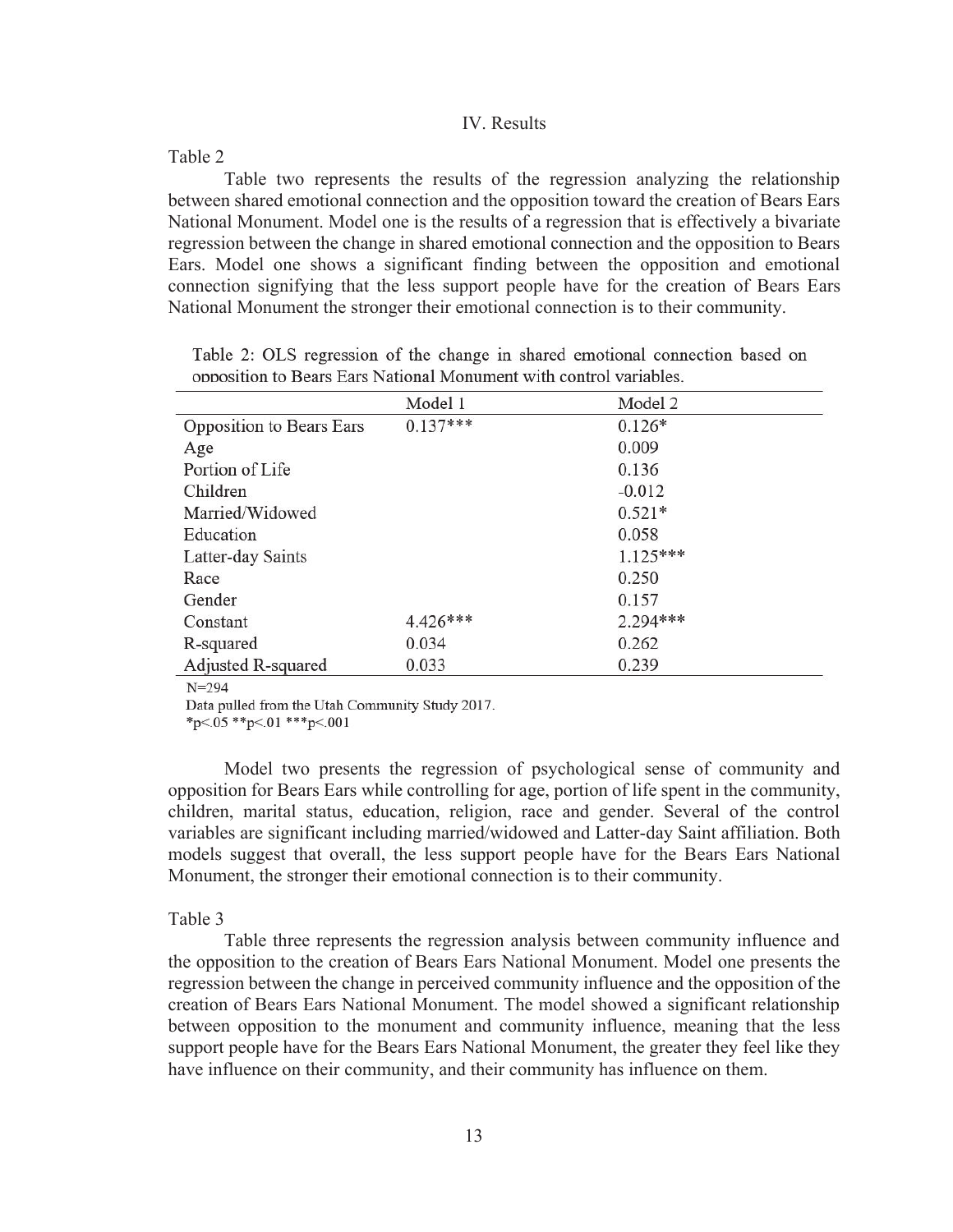|                          | Model 1    | Model 2    |
|--------------------------|------------|------------|
| Opposition to Bears Ears | $0.099***$ | $0.086*$   |
| Age                      |            | 0.007      |
| Portion of Life          |            | 0.194      |
| Children                 |            | 0.054      |
| Married/Widowed          |            | 0.325      |
| Education                |            | 0.056      |
| Latter-day Saints        |            | $0.889***$ |
| Race                     |            | 0.246      |
| Gender                   |            | $-0.130$   |
| Constant                 | $4.080***$ | $2.335***$ |
| R-squared                | 0.022      | 0.229      |
| Adjusted R-squared       | 0.021      | 0.204      |

Table 3: OLS regression of the change in community influence based on opposition to Bears Ears National Monument with control variables.

#### $N = 294$

Data pulled from the Utah Community Study 2017.

\*p<.05 \*\*p<.01 \*\*\*p<.001

Model two is the regression run when factoring in the control variables. Latter-day Saint affiliation was the only control variable that showed significance other than opposition to the monument. The second model also finds that, overall, the less support people have for the Bears Ears National Monument, the more likely they were to feel that they had influence in their community.

#### Table 4

Table four represents the regression analysis between change in membership and the opposition to the creation of Bears Ears National Monument. Model one is the regression run between the change in membership and the opposition of the creation of Bears Ears National Monument. The model showed a significant relationship between opposition to the monument and change in membership meaning that the less support people have for the Bears Ears National Monument, the greater they feel that there has been a change in membership in their community.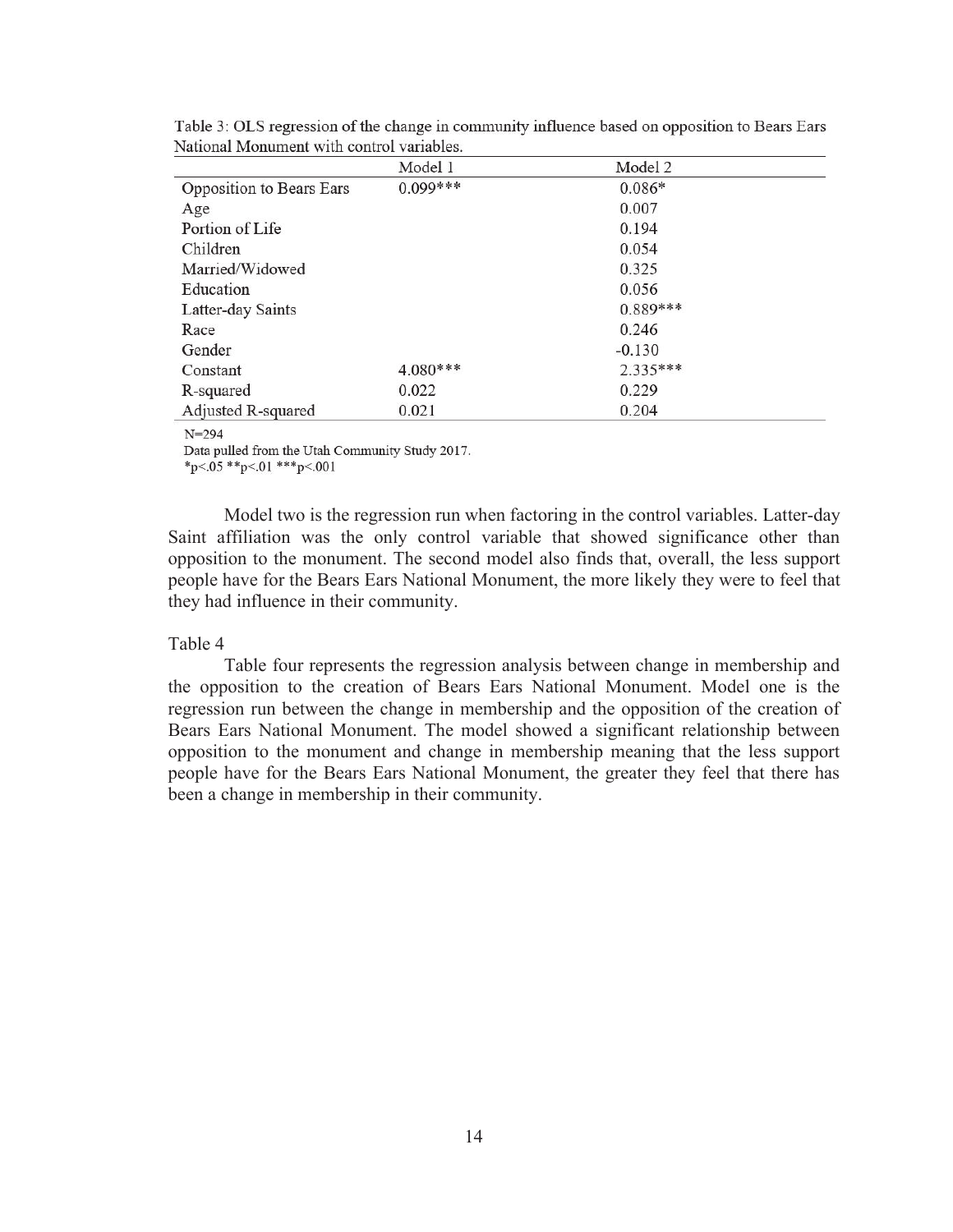|                          | Model 1    | Model 2    |
|--------------------------|------------|------------|
| Opposition to Bears Ears | $0.145***$ | $0.163*$   |
| Age                      |            | 0.002      |
| Portion of Life          |            | $-0.059$   |
| Children                 |            | $-0.156$   |
| Married/Widowed          |            | $0.888**$  |
| Education                |            | $-0.062$   |
| Latter-day Saints        |            | $0.941**$  |
| Race                     |            | $-0.302$   |
| Gender                   |            | $-0.182$   |
| Constant                 | $4.481***$ | $3.638***$ |
| R-squared                | 0.036      | 0.260      |
| Adjusted R-squared       | 0.035      | 0.217      |

Table 4: OLS regression of the change in membership in the community based on opposition to Bears Ears National Monument with control variables.

#### $N = 294$

Data pulled from the Utah Community Study 2017.

\*p<.05 \*\*p<.01 \*\*\*p<.001

Model two shows a regression that factors in the control variables. Again, several control variables have significance including married/widowed and Latter-day Saints affiliation. The second model also finds that, overall, the less support people have for the Bears Ears National Monument, the more likely they are to experience a change in their membership in the community.

#### Table 5

Table five represents regressions between the change in needs fulfillment and the opposition to the creation of Bears Ears National Monument with and without control variables added. Model one is the regression between the change in needs fulfillment and the opposition of Bears Ears. The model finds that the relationship between opposition and needs fulfillment is significant, meaning that the less people support Bears Ears, the more likely they are to feel that their basic needs are not being met in their community. This means that without control variables, the data suggests, people who oppose Bears Ears becoming a National Monument have a harder time fulfilling their needs of food, labor, housing ect.

Model two is the regression when factoring in the control variables. The control variables of age and LDS affiliation were significant, however opposition to the monument was not found to be significant. This indicates that we cannot determine whether there is a significance between respondents feeling that their communities fulfill their needs and opposition for Bears Ears. Statistically people are more likely to feel that their needs are being met, however, once the other control variables are included, we can see that there is no significant difference. The second model suggests that Bears Ears National Monument does not actually affect the way people's needs are met. Despite having strong opposing feelings toward the monument, people are still able to have all of their needs met in their communities.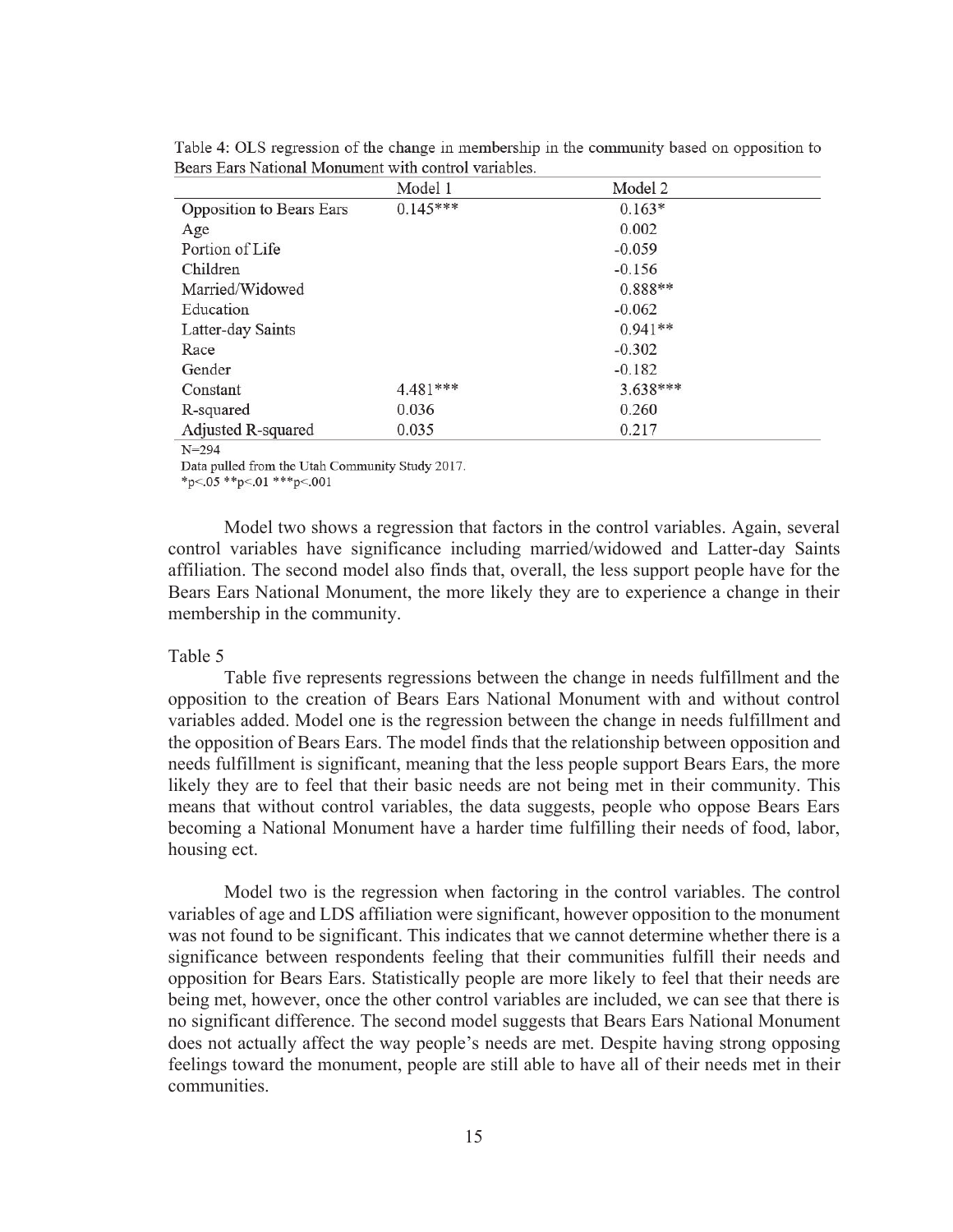|                          | Model 1    | Model 2    |
|--------------------------|------------|------------|
| Opposition to Bears Ears | $0.062**$  | 0.055      |
| Age                      |            | $0.014*$   |
| Portion of Life          |            | 0.359      |
| Children                 |            | 0.109      |
| Married/Widowed          |            | 0.145      |
| Education                |            | 0.061      |
| Latter-day Saints        |            | $0.810***$ |
| Race                     |            | 0.096      |
| Gender                   |            | $-0.188$   |
| Constant                 | $4.023***$ | $2.05***$  |
| R-squared                | 0.008      | 0.187      |
| Adjusted R-squared       | 0.007      | 0.161      |

Table 5: OLS regression of the change in integration and needs fulfillment based on opposition for Bears Ears National Monument with control variables

#### $N = 294$

Data pulled from the Utah Community Study 2017.

\*p<.05 \*\*p<.01 \*\*\*p<.001

 Overall, several of the control variables are significantly related to opposition for Bears Ears. LDS affiliation, in particular, stands out as across all four dependent variables the constant came out with a significant relationship. This means that those individuals who are LDS affiliated feel stronger connections, attachments and membership in their communities and they likely feel they have a greater influence and their needs are met.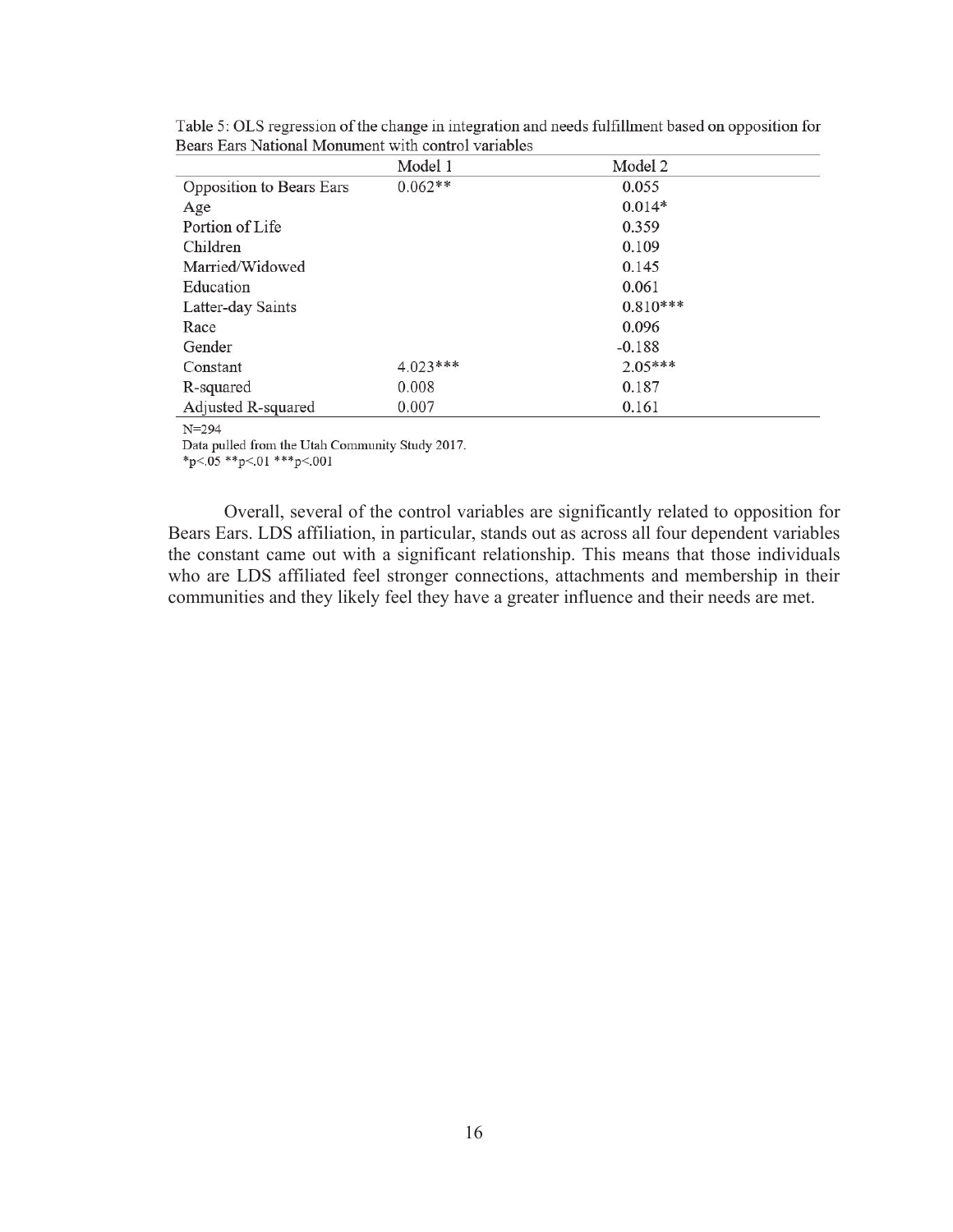#### V. Discussion

In this paper we set out to determine what effect the potential of a land management change would have on a gateway community, using Bears Ears National Monument as a case study. We were interested to see how the four elements of the Psychological sense of Community were affected by the rhetoric and discussion surrounding the creation of a monument. We found that overall, the less support people have for the Bears Ears National Monument, the stronger their emotional connection is to their community. This is important because despite the disruption in their community, people felt that they had a closer emotional connection to their community. The findings echo previous research that suggests outside forces influence communities' sense of attachment and satisfaction (Muir et al. 2018). In this case, in 2017 the outside influences talking about the possible changes that might be made in land management seemed to give a majority of community members a rallying point, strengthening their emotional connections to each other.

We found the less support people have for the Bears Ears National Monument, the more likely they were to feel that they had influence in their community. Similar to emotional connection, if the majority of people in the community have similar feelings, people are able to feel like they have influence. This aspect of community refers both to the influence individuals have on what happens in their community and that the community members are good at influencing one another. This is important because it shows that even if outside influences are viewed as a negative threat, the individuals feel their influence in their community is strengthened.

We found the less support people have for the Bears Ears National Monument, the more likely they were to feel they belonged as a member of their community. This is important because we found that an individual's sense of belonging is enhanced when they can rally together in opposition against something.

However, we found Bears Ears National Monument does not actually affect the way people's needs are met. Remember that, according to McMillan and Chavis, needs fulfillment is the idea that for a community to maintain a positive sense of togetherness individuals must have their needs met or some sort of reward from being a part of the group (McMillan & Chavis 1986). We found that despite having strong opposing feelings toward the monument, people are still able to have all of their needs met in their communities. This is important when contrasted with the other elements of psychological sense of community, fulfillment of needs is not affected by these outside influences. This is interesting because the findings suggest that the actual community resources and services do not change the way they provide for the needs of the members of the community when outside influences are talking about proposing changes.

These results show that even the talk about types of land management changes like this that are done to rural areas, can have real effects on the way community members experience and interact with their communities. The results suggest that the more people feel attached and satisfied in their communities, the less likely they are to support the creation of the Bears Ears National Monument. They feel that they have more influence and those who do not support Bears Ears feel a greater sense of membership in their community. These findings contribute to existing literature by helping to capture a moment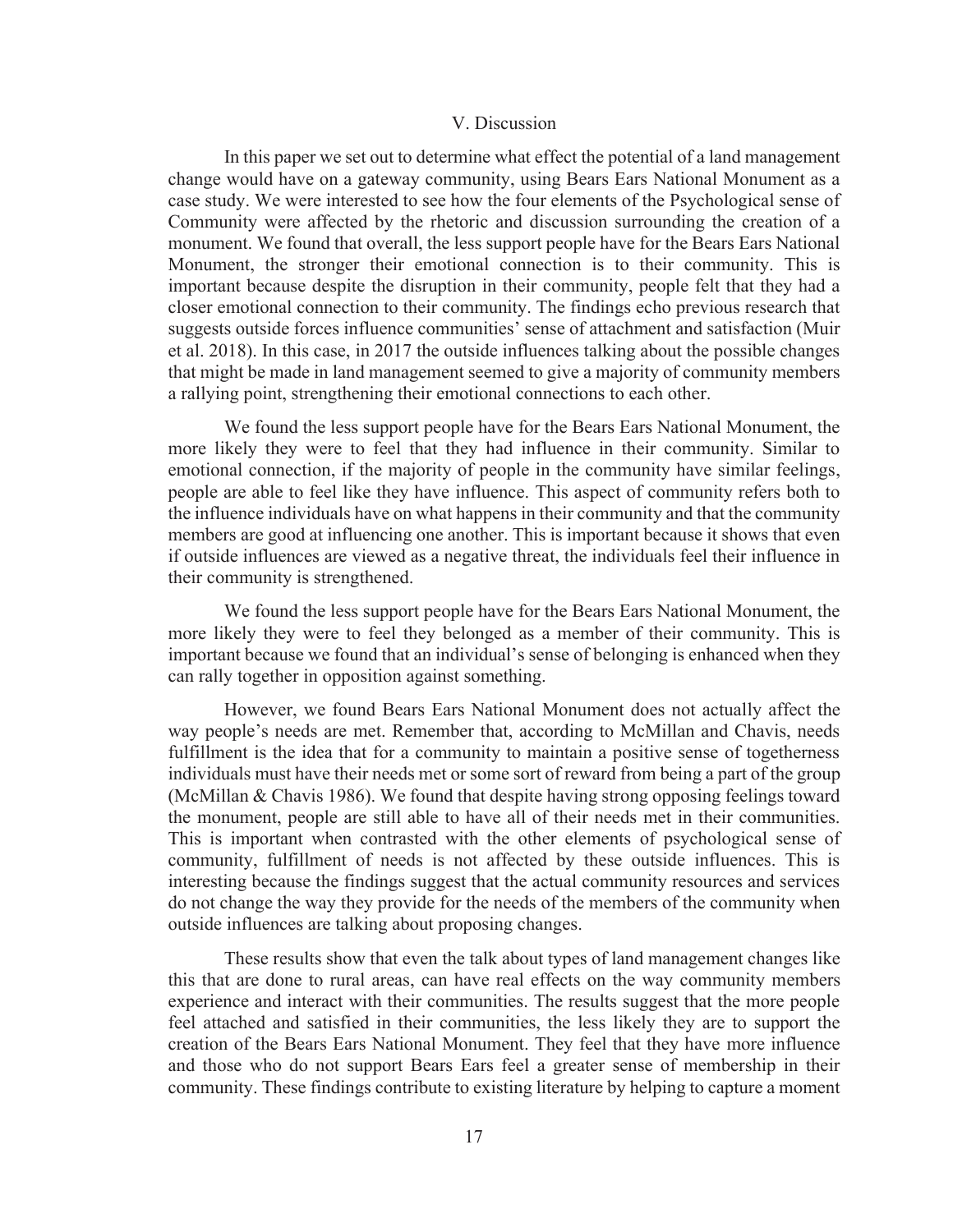in time and show that the rhetoric and buzz that surrounds the creation of national monuments impacts the way people in surrounding areas experience their community.

#### Limitations

 The data collected that will be used for this study has limitations. The large majority of the sample is white and the data sample fails to capture many nonwhite respondents. Very few respondents are people of Native American descent. The demographics of the data mean the results capture the changes of community to specifically white rural gateway communities. Future research can work on expanding the data, addressing this limitation by surveying individuals who live on reservations surrounding public lands and studying the effects of community in minority communities. At the time the data was collected Bears Ears was not made a monument yet, there was only talk about it becoming one. There are time limitations on the data as it captures a specific moment in time. The analysis concerns itself with capturing the changes in community experience based on the discussions of potential changes to the community. The location and Bears Ear National Monument is intended to be used as a case study to test the psychological sense of community on gateway communities. Future research could be done in the same community to measure if those changes have remained after the monument was reduced in size and expanded again.

In conclusion I echo the words of Mendez-Contreras; "when people feel excluded from the establishment of an NPA (natural protected areas) in a territory that, for historical, customary or legal reasons belongs to them or they perceive as being theirs, they assume the 'outsiders' establishing it form part of a group external to their community, with contrary objectives and interests" (Mendez-Contreras et al. 2008: 112). Public protected areas and gateway communities are linked socioeconomically, environmentally and culturally, and changes in the land designations can have great impact for individuals in those communities. Again, McCool argues that "when people are left out of the decisionmaking process, it gives them a great incentive to sabotage anything that comes out of that process" (McCool, 2001). The way that individuals feel connected to their community and place matter. As we make land designation changes and focus on protecting places and natural lands, we need to consider the effects that will be had on the surrounding communities.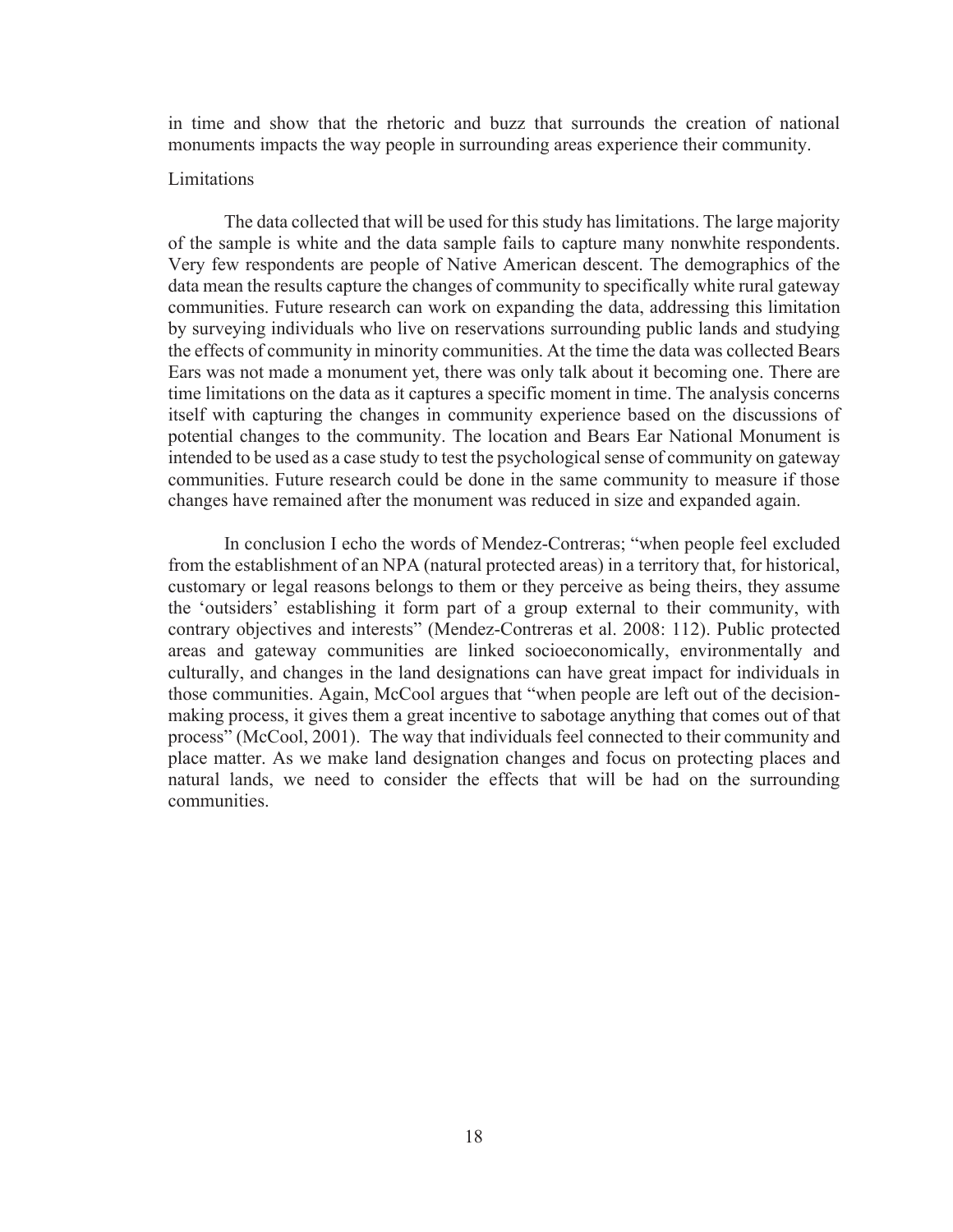### References

Aronson, E., & Mills, J. (1959). The effect of severity of initiation on liking for a group. *Journal of Abnormal and Social Psychology, .59,* 177-181.

Bears Ears Coalition (n.d.). Native American Connections. Bears Ears Coalition.

Bender, T. (1978). Community and social change in America. *The John Hopkins University Press Baltimore & London*, *53*(1), 3–15. https://doi.org/10.1086/643714

Bernard, J. S. (1973). *The sociology of community*. Glenview, IL: Scott, Foreman.

Buttes, B., Overlook, B, Towers, C. Kiva, M. and Rock, N., 2021. *Bears Ears National Monument - Visitors Information*. [online] Bears Ears Education Center.

Brown, Ralph B., Xiahoe Xu, Melissa A. Barfield, and Brayden G. King. 2000. "Community Experience and the Conceptual Distinctness of Rural Community Attachment and Satisfaction A Measurement Model." Community Sociology 10:427–46.

Ceurvorst, Robyn L. and Chase Lamborn. 2018. "Visitor Attitudes and Value orientations for a proposed national monument." *Journal of Outdoor Recreation and Tourism* 1*-2*3: 33- 43

Cope, M. R., Slack, T., Blanchard, T. C., & Lee, M. R. (2016). It's Not Whether You Win or Lose, It's How You Place the Blame: Shifting Perceptions of Recurrency in the Context of the Deepwater Horizon Oil Spill. *Rural Sociology, 81(3),* 295-315. doi.10.1111/ruso.096

Creadon, Samantha, and Erin C. Bergren. "Bears Ears National Monument: Politics, Controversy, and Potential Remedies." *Case Studies in the Environment* (2019).

Deloitte. (2019). *Blanding, UT.* Data USA.

Durrant, Jeffery O. and J. Matthew Shumway. 2004. "Attitudes Toward Wilderness Study Areas: A Survey of Southeastern Utah Counties." *Environmental Management* 33(2): 271- 283.

Eagles, P. F., & McCool, S. F. (2002). Tourism in national parks and protected areas: Planning and management. Cabi.

Flaherty, Jeremy and Ralph B. Brown. 2010. "A Multilevel Systemic Model of Community Attachment: Assessing the Relative Importance of the Community and Individual Levels." *American Journal of Sociology* 116: 503-542

Fredman, Peter, Lisa Hornsten Friberg, and Lars Emmelin. 2007. "Increased Visitation from National Park Designation." *Current Issues in Tourism* 10(1): 87-95.

Glynn, T, J. (1981). Psychological sense of community: Measurement and application. *Human Relations, 34,* 780-818.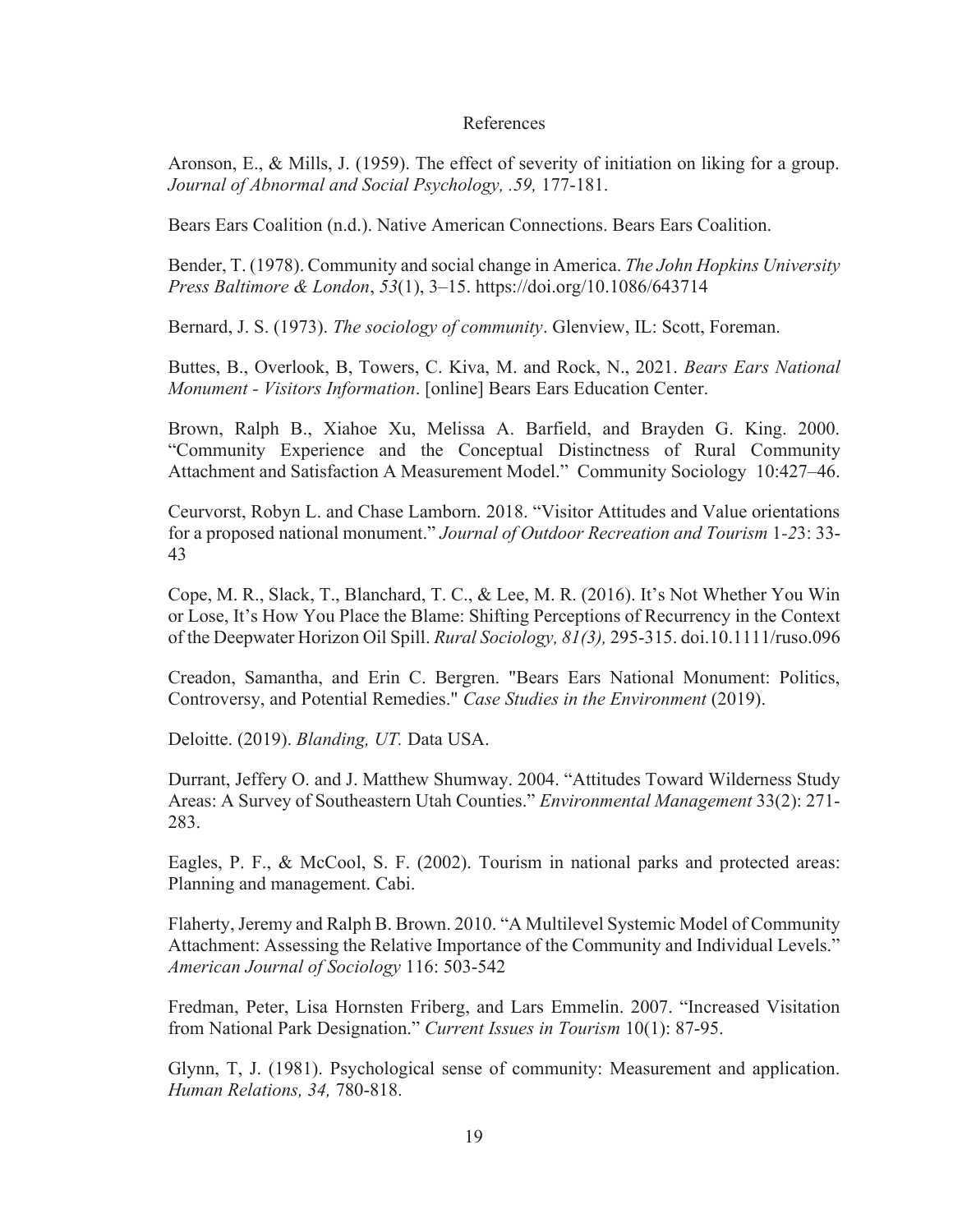Goodsell, Todd L., Ralph B. Brown, Joshua Stovall, and Mark Simpson. 2008. "Globally Embedded Community: Satisfaction and Attachment in Vance, Alabama." *Community Development: Journal of the Community Development Society* 39:17-34

Hughey, J., Speer, P.W., & Peterson, N.A. (1999). Sense of community in community organizations: Structure and evidence of validity. Journal of Community Psychology, 27, 97–113.

Kasarda, John D. and Morris Janowitz. 1974 "Community Attachment in Mass Society." *American Sociological Review* 39:328-339.

Kovash, J. (2017, January 11). *Part 1: The Argument For And Against Bears Ears National Monument*. UPR Utah Public Radio. https://www.upr.org/news/2017-01- 10/part-1-the-argument-for-and-against-bears-ears-national-monument

Kovash, J. (2017b, January 11). *Part 2: The Argument For And Against Bears Ears National Monument*. UPR Utah Public Radio. https://www.upr.org/news/2017-01- 11/part-2-the-argument-for-and-against-bears-ears-national-monument

Lackey, N. Q., & Bricker, K. (2020). The relationship between parks and protected areas and gateway communities in the United States and Canada: A scoping review. *Journal of Park and Recreation Administration*. https://doi.org/10.18666/jpra-2020-10390

Lamborn, Chase. 2014. "Examining Visitor Attitudes Toward the Proposed Greater Canyonlands National Monument: A Visitor Survey in Utah's Indian Creek Corridor." *Utah State University: Institute for Outdoor Recreation and Tourism.* 

Machairas, Loannis, and Tasos Hovardas. 2005. "Determining Visitors' Dispositions Toward the Designation of a Greek National Park." *Environmental Management* 36(1): 73- 88

McCool, D. (2001). Grand Staircase-Escalante National Monument: Lessons for a Public Lands

Peace Process in Utah. Journal of Land, Resources, & Environmental Law 21:613-618.

McMahon, E. T. (1999). Gateway Communities. *Planning Commissioners Journal*, *34*, 6– 7.

McMillan, D. W., & Chavis, D. M. (1986). Sense of community: A definition and theory. *Journal of Community Psychology*, *14*(1), 6–23. https://doi.org/3.0.co;2i">10.1002/1520 6629(198601)14:1<6::aid-jcop2290140103>3.0.co;2-i

Miller, Joshua. 2001. "Family and Community Integrity." *Journal of Sociology and Social Welfare* 28: 23-44.

Mendez-Contreras, J. I., Dickinson, F., and Castillo-Burguete, T. (2008). Community Member Viewpoints on the Ria Celestun Biosphere Reserve, Yucatan, Mexico: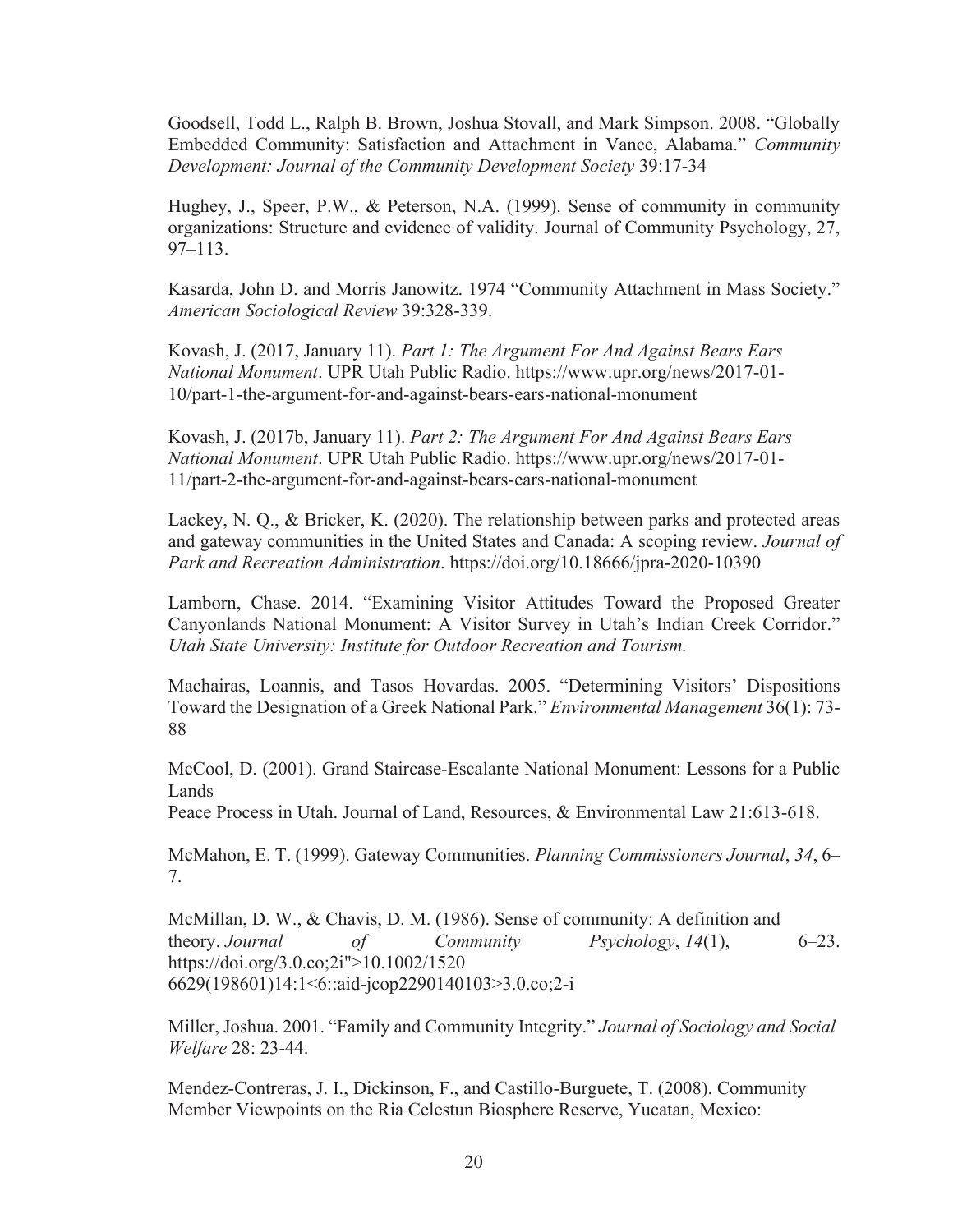Suggestions for Improving the Community/Natural Protected Area Relationship. Human Ecology 36: 111-123.

Muir, Jonathan A., David B. Braudt, Jeffrey Swindle, Jeremy Flaherty, and Ralph B. Brown.

2018. "Cultural Antecedents to Community: An Evaluation of Community Experience in the

United States, Thailand, and Vietnam." *City & Community* 17 (2): 485–503. https://doi.org/10.1111/cico.12300.

Nelson, Peter B. 2001. "Rural restructuring in the American West: land use, family and class discourses."

Oberholzer, S., Saayman, M., Saayman, A., & Slabbert, E. (2010). The socioeconomic impact of Africa's oldest marine park. Koedoe, 52(1), 1–9.

Patagonia. (2021, November 18). *Five Reasons Bears Ears Needs to be Protected as a NationalMonument*.Patagonia. https://www.patagonia.com/stories/five-reasons-bearsears-needs-to-be-protected-as-a-national-monument/story-30419.html

Peng, Jian, Xu Chen, and Jian Wang. 2016 "Applying relative deprivation theory to study the attitudes of a host community resident towards tourism: the case study of the Zhangjiang national Park, China." Current issues in Tourism 19(7): 734-754.

Peterson, J. A., & Martens, R, (1972). Success and residential affiliation as determinants of team cohesiveness. *Research Quarterly,* 43, 63-76.

Peterson, N. A., Speer, P. W., Hughey, J., Armstead, T. L., Schneider, J. E., & Sheffer, M. A.

(2008). Community organizations and sense of community: further development in theory and

measurement. *Journal of Community Psychology*, *36*(6), 798–813. https://doi.org/10.1002/jcop.20260

Petrzelka, P., & Marquart-Pyatt, S. (2012). "with the stroke of a pen": Designation of the Grand Staircase Escalante National Monument and the impact on trust. *Human Ecology*, *41*(2), 285–297. https://doi.org/10.1007/s10745-012-9544-x

Sanders, Matthew J. 2016. "Are National Monuments the Right Way to Manage Federal Public Lands? *Natural Resources and Environment* 31(1): 1-5

Seigel, A. (2006). Ten years later: Grand Staircase-Escalante still elicits both cheers and jeers from Utahns. Newwest.]

Smith, L., 2020. *The quiet politics and gentle literary activism behind the battle for Utah's Bears Ears National Monument.* Area.